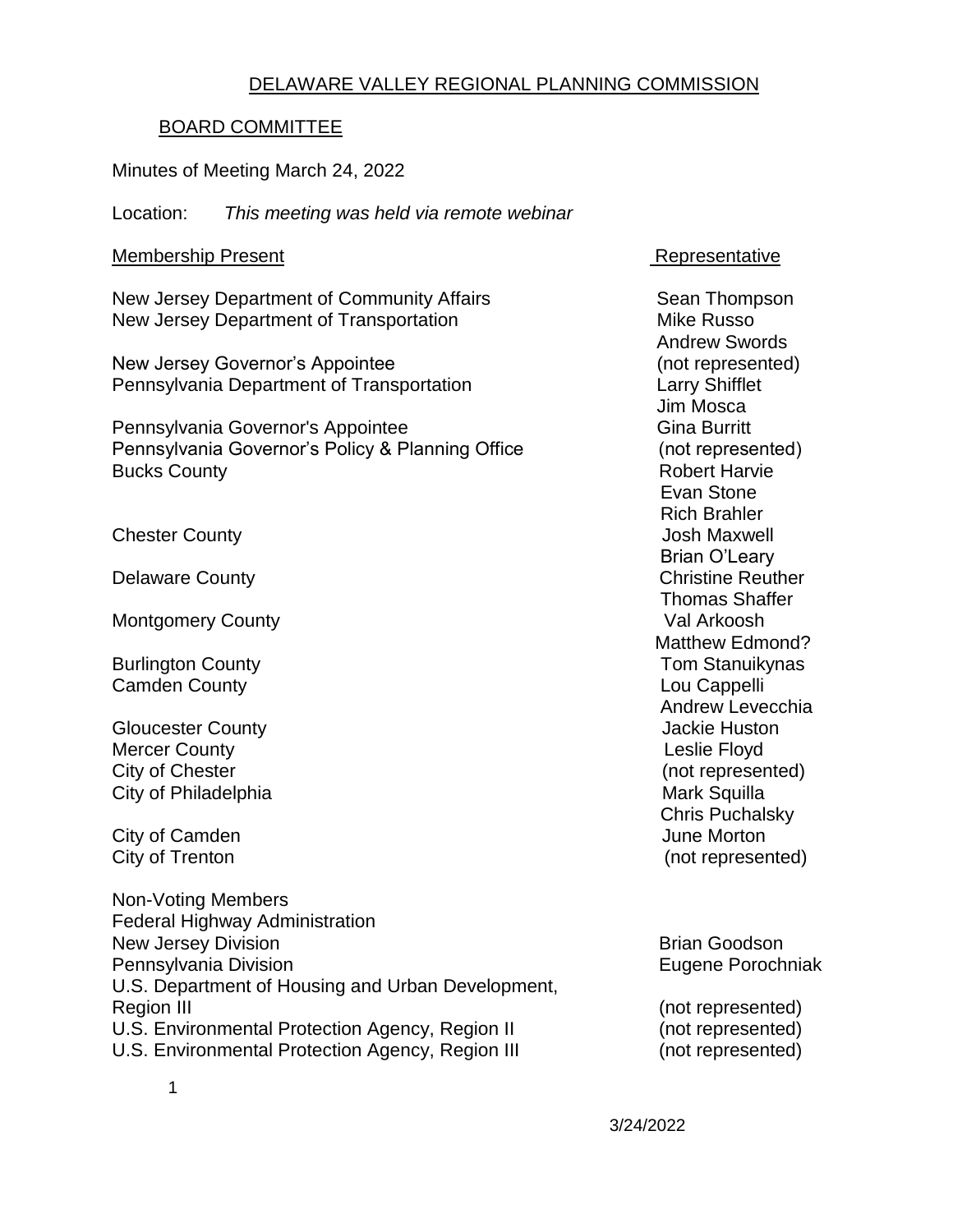Federal Transit Administration, Region III entitled and represented) Southeastern Pennsylvania Transportation Authority **Southeastern Pennsylvania Transportation** Authority New Jersey Transit Corporation **Louis Communisty** Lou Millan New Jersey Department of Environmental Protection (not represented) Pennsylvania Department of Environmental Protection (not represented) Delaware River Port Authority **Tonyelle Cook-Artis Tonyelle Cook-Artis** Port Authority Transit Corporation **Rohan Hepkins** Rohan Hepkins New Jersey Office of Planning Advocacy Donna was there Pennsylvania Department of Community and Economic Development Michael Shorr Michael Shorr DVRPC Co-Counsel Pennsylvania Co-Counsel Jonathan Bloom New Jersey Co-Counsel **New Jersey Co-Counsel** DVRPC Staff Barry Seymour, Patty Elkis, Karin Morris, Greg Krykewycz, Mike Boyer, Karen Cilurso, Maridarlyn Gonzalez, Alison Hastings, Kwan Hui, Najah Jackson, Elise Turner, Betsy Mastaglio, Van Doan, Andrew Svekla, Tammy DiMeo, Kevin Murphy, Jackie Davis, Tom Edinger, Linda McNeffer Derek Lombardi, Betsy Mastaglio, Spencer Gober, Ben Gruswitz, and Renee Wise. **Guests** 

PennDOT District 6 **Jonathan Korus Jonathan Korus** NJDOT **Example 2018** 2019 12:00:00 NJDOT **Example 2019** Montgomery County **Montgomery County Matthew Popek** City of Philadelphia Planning Commission David Kanthor Public Participation Task Force **Lucas Oshman** Public Participation Task Force Mary Sandone City of Philadelphia **Martine DeCamp** Martine DeCamp City of Trenton C. Andre Daniels

Call to Order - Chair's Comments

Board Chair, Lou Cappelli, called the meeting to order at 10:03 a.m. Chair Cappelli asked if there was any press in the meeting and noted that DVRPC would be recording the meeting.

#### Public Comments on Agenda and Non-Agenda Items

C. Andre Daniels, City of Trenton, noted that he would like to make comments regarding TIP action 2j and will do so after that action is presented.

#### ACTION ITEMS

#### **1. Minutes of Meeting of February 24, 2022**

The Board adopted the following motion:

2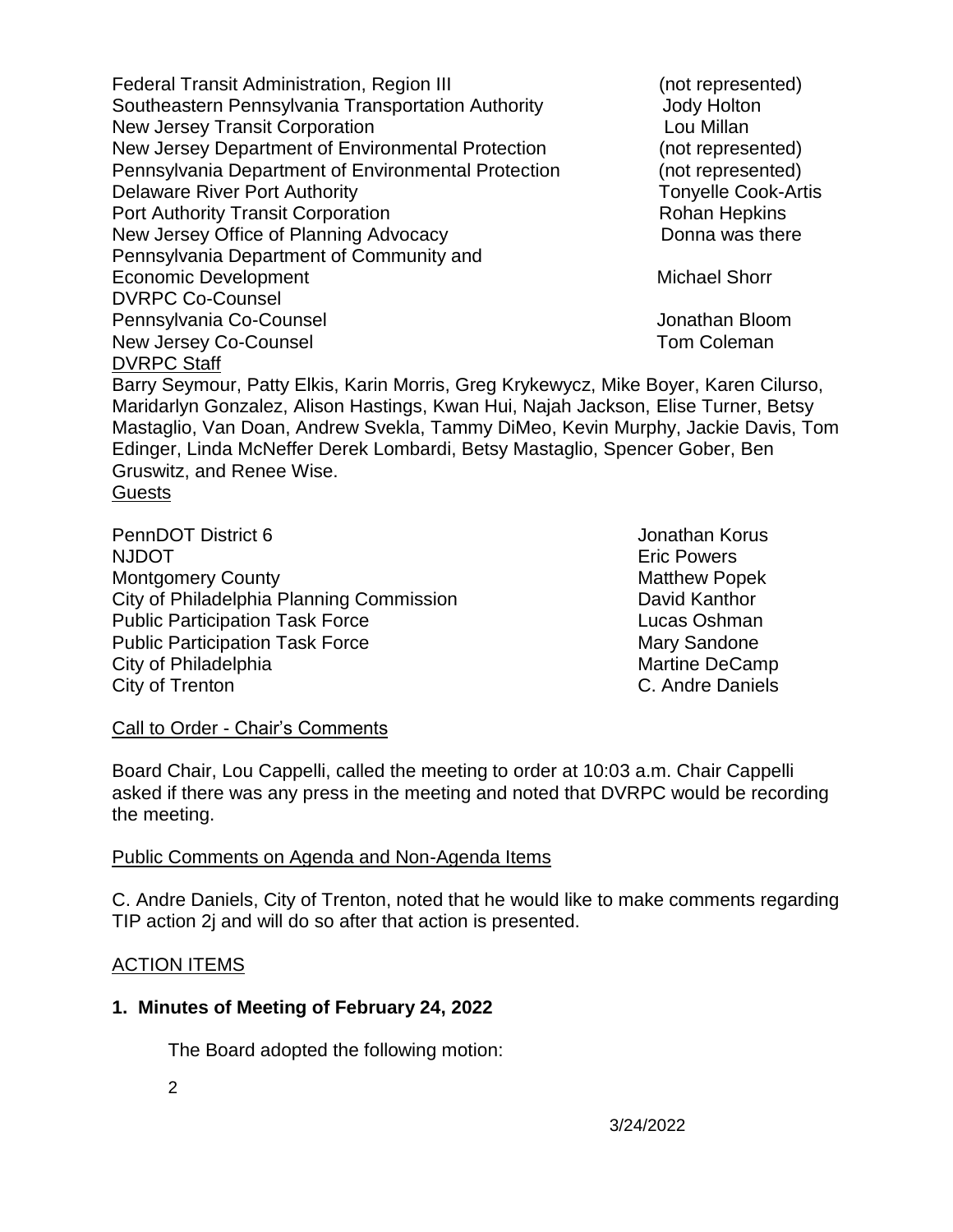MOTION by *Mr. Shifflet, seconded by Mr. Squilla,* to approve the minutes of February 24, 2022.

Motion passed with an abstention from Mr. Maxwell (Chester County). Was that the case? Or was that last month?

#### **2. Transportation Improvement Program (TIP) Actions**

Rick Murphy, DVRPC Manager, Pennsylvania Capital Programs, presented the following TIP actions to the Board:

## a. NJ22-022: Electrical Cable Replacement (DB #DR008), DRPA/PATCO

DRPA/PATCO has requested that DVRPC amend the FY2022 TIP for New Jersey by adding a \$3.85 million (M) (\$3.080 M SECT 5337/\$770,000 DRPA) DRPA/PATCO project, Electrical Cable Replacement (DB #DR008), back into the TIP for Engineering/Right-of-Way/Construction (ERC), accordingly: FY22 (\$200,000 SECT 5337/\$50,000 DRPA), FY23 (\$960,000 SECT 5337/\$240,000 DRPA), FY24 (\$960,000 SECT 5337/\$240,000 DRPA), and FY25 (\$960,000 SECT 5337/\$240,000 DRPA). This action reflects the FY2022 DRPA Capital Budget.

The project will provide for systemwide replacement of electrical cable to improve reliability and fire resistance of the PATCO (Port Authority Transit Corporation) Speedline.

Financial constraint will be maintained. Through a series of informational, administrative, and formal actions, the DRPA/PATCO estimates an additional \$10.129 M (\$1.43 M SECT 5307/\$7.05 M SECT 5337/\$1.649 DRPA) over the First-Four Years (FY22-25) of the TIP for various projects, including this project, listed in the fiscal constraint charts as a result of the Bipartisan Infrastructure Law (BIL).

Favorable recommendation was received from the Regional Technical Committee.

The Board adopted the following motion:

MOTION by *Mr. Thompson, seconded by Mr. Squilla ,* to approve TIP action:

NJ22-022, DRPA/PATCO's request that DVRPC amend the FY2022 TIP for New Jersey by adding a \$3.85 million (M) (\$3.080 M SECT 5337/\$770,000 DRPA) DRPA/PATCO project, Electrical Cable Replacement (DB #DR008), back into the TIP for Engineering/Right-of-Way/Construction (ERC), accordingly: FY22 (\$200,000 SECT 5337/\$50,000 DRPA), FY23 (\$960,000 SECT 5337/\$240,000 DRPA), FY24 (\$960,000 SECT 5337/\$240,000 DRPA), and FY25 (\$960,000 SECT 5337/\$240,000 DRPA).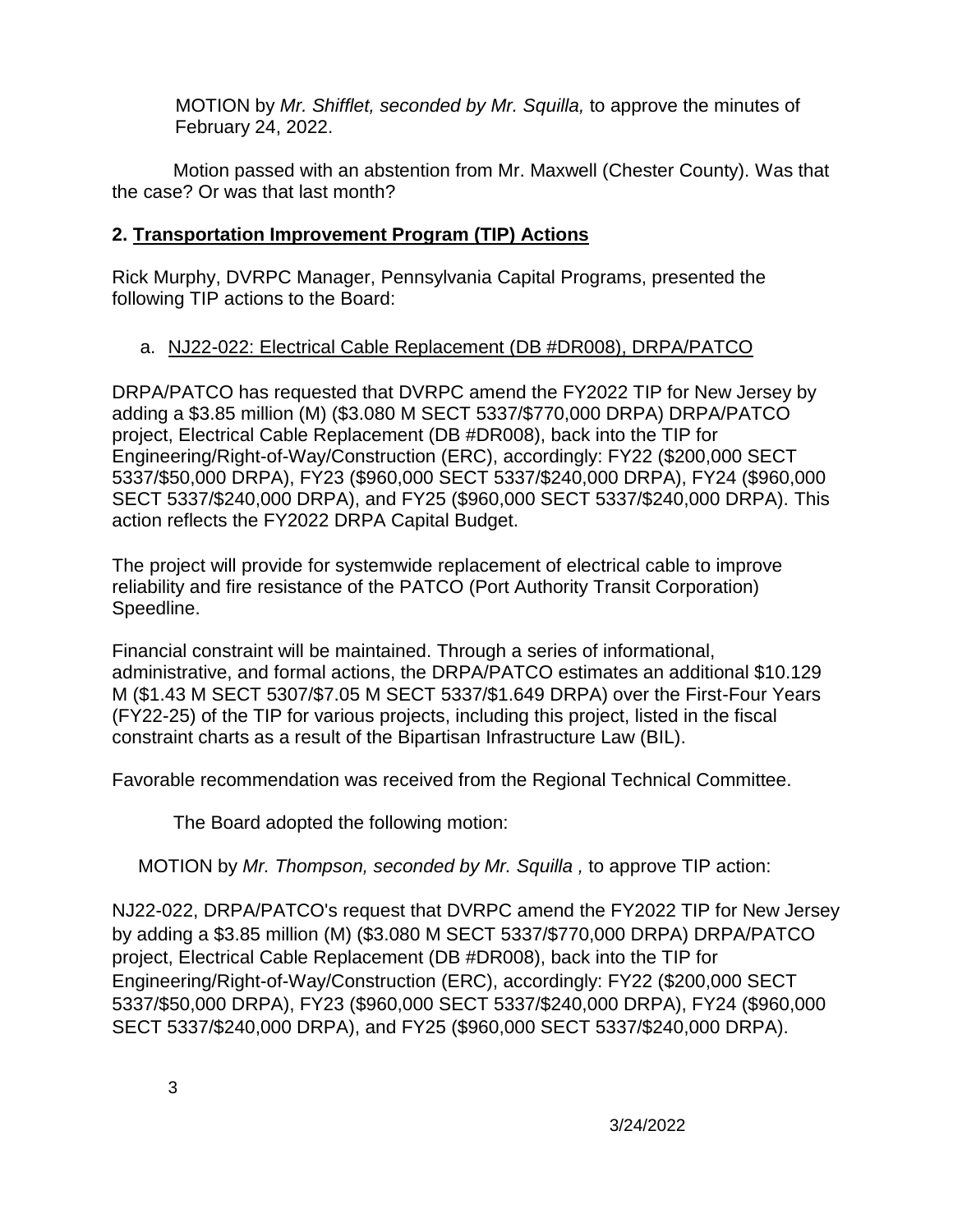Motion passed. All votes were cast in favor of the motion.

# b. NJ22-023: PATCO Station Platform Rehabilitation (DB #DR1803), DRPA/ PATCO

DRPA/PATCO has requested that DVRPC modify the FY2022 TIP for New Jersey by increasing the project line item, PATCO Station Platform Rehabilitation (DB #DR1803) Engineering/Right-of-Way/Construction (ERC) phase by \$600,000 (\$480,000 SECT 5307/\$120,000 DRPA) over the First-Four Years (FY22-25) from \$12 million (M) (\$9.6 M SECT 5307/\$2.4 M DRPA) to \$12.6 M (\$10.08 M SECT 5307/\$2.52 M DRPA), accordingly: FY24 (\$160,000 SECT 5307/\$40,000 DRPA) and FY25 (\$320,000 SECT 5307/\$80,000 DRPA). This action will also decrease the line item by \$15.6 M (\$12.48 M SECT 5307/\$3.12 M DRPA) over the Out-Years (FY26-31) as follows: FY26 (\$2.08 M SECT 5307/\$520,000 DRPA decrease), FY27 (\$6.4 M SECT 5307/\$1.6 M DRPA decrease), FY28 (\$8 M SECT 5307/\$2 M DRPA decrease), FY29 (\$4 M SECT 5307/\$1 M DRPA decrease), FY30 (\$4 M SECT 5307/\$1 M DRPA increase), and FY31 (\$4 M SECT 5307/\$1 M DRPA increase). These modifications will result in an overall \$15 M (\$12 M SECT 5307/\$3 M DRPA) 10-year period (FY22-31) decrease from \$48 M (\$38.4 M SECT 5307/\$9.6 M DRPA) to \$33 M (\$26.4 M SECT 5307/\$6.6 M DRPA). Program cost adjustments reflect the FY2022 DRPA Capital Budget.

Funds will provide for planning, design, and reconstruction activities of the region's PATCO station platforms. Work will include rehabilitation, as well as replacement of concrete platforms and supporting structures.

Financial constraint will be maintained. Through a series of informational, administrative, and formal actions, the DRPA/PATCO estimates an additional \$10.129 M (\$1.43 M SECT 5307/\$7.05 M SECT 5337/\$1.649 DRPA) over the First-Four Years (FY22-25) of the TIP for various projects, including this project, listed in the fiscal constraint charts as a result of the Bipartisan Infrastructure Law (BIL).

# c. NJ22-024: PATCO Viaduct Preservation (DB #DR2007), DRPA/PATCO

DRPA/PATCO has requested that DVRPC modify the FY2022 TIP for New Jersey by increasing the project line item, PATCO Viaduct Preservation Project (DB #DR2007) Engineering/Construction (EC) phase by \$6.5 million (M) (\$5.2 M SECT 5337/\$1.3 M DRPA) over the First-Four Years (FY22-25), from \$1 M (\$800,000 SECT 5337/\$200,000 DRPA) to \$7.5 M (\$6 M SECT 5337/\$1.5 M DRPA), accordingly: FY23 (\$3.6 M SECT 533/\$900,000 DRPA) and FY24 (\$1.6 M SECT 5337/\$400,000 DRPA). The action will also increase the line item by \$6.25 M (\$5 M SECT 5337/\$1.25 M DRPA) over the Out-Years (FY26-31), as follows: FY29 (\$1 M SECT 5337/\$250,000 DRPA), FY30 (\$1.5 M SECT 5337/\$375,000 DRPA), and FY31 (\$2.5 M SECT 5337/\$625,000 DRPA). As a result of this action, the 10-year period (FY22-31) will increase by \$12.75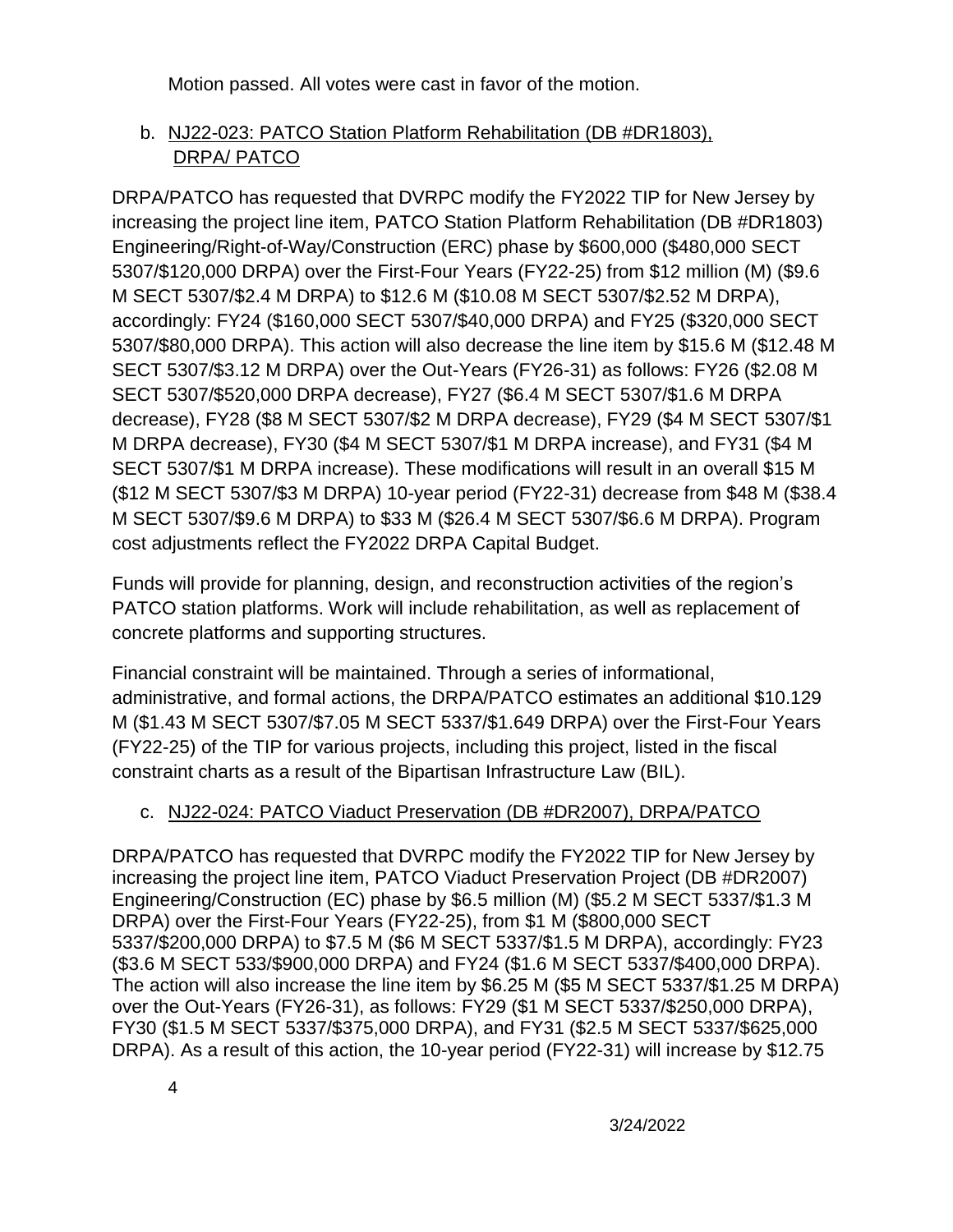M (\$10.2 M SECT 5337/\$2.55 M DRPA) from \$1 M (\$800,000 SECT 5337/\$200,000 DRPA) to \$13.75 M (\$11 M SECT 5337/\$2.75 M DRPA). This action reflects the FY2022 DRPA Capital Budget.

The purpose of this project is to improve and protect the Collingswood and Westmont viaducts and extend the useful life of this portion of the PATCO infrastructure.

Financial constraint will be maintained. Through a series of informational, administrative, and formal actions, the DRPA/PATCO estimates an additional \$10.129 M (\$1.43 M SECT 5307/\$7.05 M SECT 5337/\$1.649 DRPA) over the First-Four Years (FY22-25) of the TIP for various projects, including this project, listed in the fiscal constraint charts as a result of the Bipartisan Infrastructure Law (BIL).

#### d. NJ22-025: PATCO Interlocking & Track Rehabilitation (DB #DR1501), DRPA/PATCO

DRPA/PATCO has requested that DVRPC modify the FY2022 TIP for New Jersey by increasing the project line item, PATCO Interlocking & Track Rehabilitation (DB #DR1501) Engineering/Construction (EC) phase by \$5.3 million (M) (\$4.24 M SECT 5307/\$1.06 M DRPA) over the First-Four Years (FY22-25) from \$7.5 M (\$6 M SECT 5307/\$1.5 M DRPA) to \$12.8 M (\$10.24 M SECT 5307/\$2.56 M DRPA), accordingly: FY23 (\$960,000 SECT 5307/\$240,000 DRPA), FY24 (\$1.44 M SECT 5307/\$360,000 DRPA), and FY25 (\$1.84 M SECT 5307/\$460,000 DRPA). This action will also increase the line item by \$14.7 M (\$11.760 M SECT 5307/\$2.94 M DRPA) over the Out-Years (FY26-31), as follows: FY26 (\$1.84 M SECT 5307/\$460,000 DRPA), FY27 (\$5.12 M SECT 5307/\$1.28 M DRPA), and FY28 (\$4.8 M SECT 5307/\$1.2 M DRPA). These modifications will result in an overall 10-year period (FY22-31) increase of \$20 M (\$16 M SECT 5307/\$4 M DRPA) from \$7.5 M (\$6 M SECT 5307/\$1.5 M DRPA) to \$27.5 M (\$22 M SECT 5307/\$5.5 M DRPA). This action reflects the FY2022 DRPA Capital Budget.

This program will provide for the rehabilitation and replacement of interlockings, rail bed, and other rail improvements to ensure overall PATCO system safety, reliability, and minimal service disruptions.

Financial constraint will be maintained. Through a series of informational, administrative, and formal actions, such as this one, the DRPA/PATCO estimates an additional \$10.129 M (\$1.43 M SECT 5307/\$7.05 M SECT 5337/\$1.649 DRPA) over the First-Four Years (FY22-25) of the TIP for various projects listed in the fiscal constraint charts as a result of the Bipartisan Infrastructure Law (BIL).

#### e. NJ22-026: PATCO Stations Modernizations (DB #DR2006), DRPA/PATCO

DRPA/PATCO has requested that DVRPC modify the FY2022 TIP for New Jersey by decreasing the project line item, PATCO Stations Modernizations (DB #DR2006)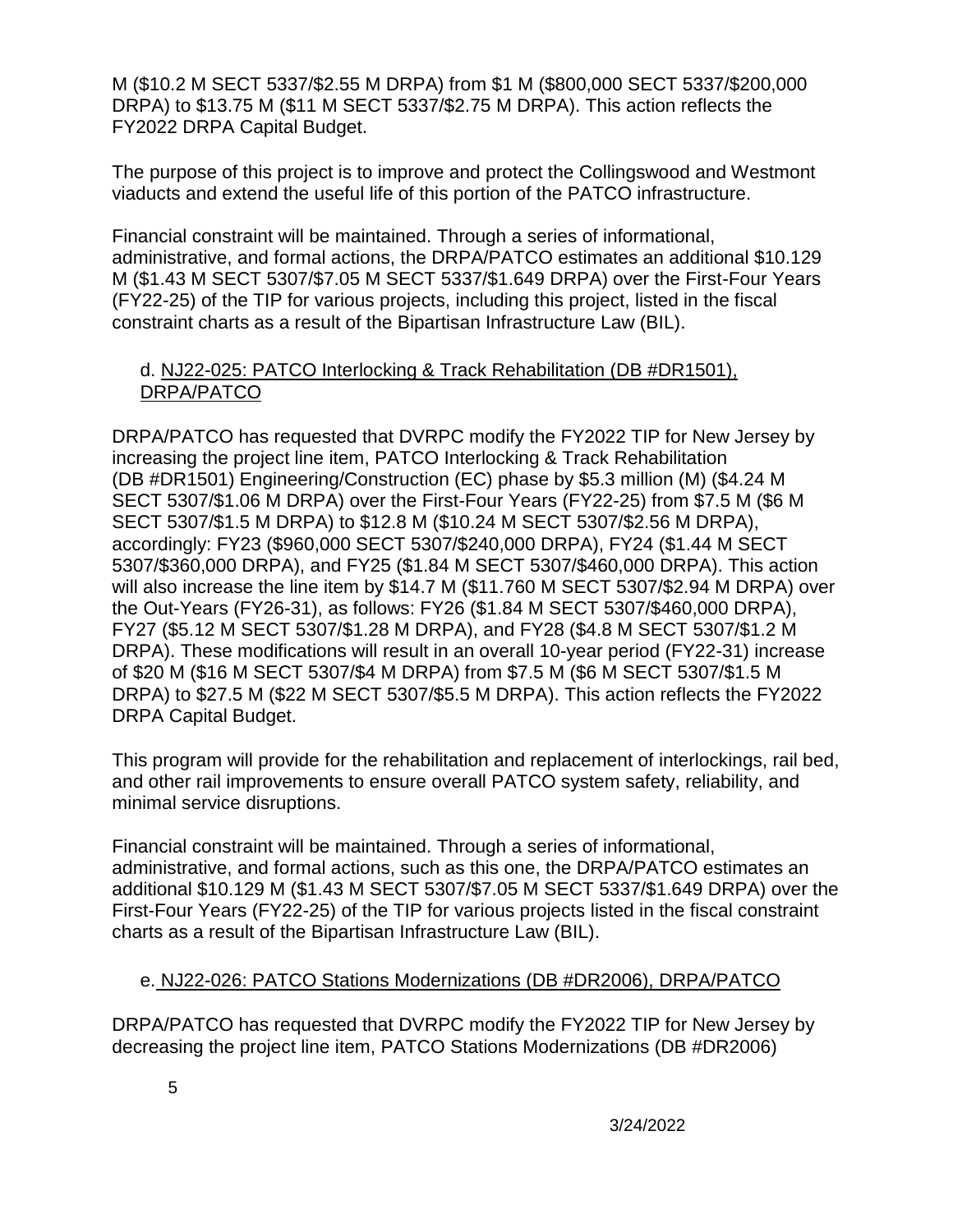Engineering/ Construction (EC) phase by \$3.5 million (M) (\$2.8 M SECT 5337/ \$700,000 DRPA) over the First-Four Years (FY22-25), accordingly: FY23 (\$4 M SECT 5337/\$1 M DRPA decrease), FY24 (\$400,000 SECT 5337/\$100,000 DRPA increase), and FY25 (\$800,000 SECT 5337/\$200,000 DRPA increase). The action will also increase the line item by \$15 M (\$12 M SECT 5337/\$3 M DRPA) over the Out-Years (FY26-31), as follows: FY26 (\$3 M SECT 5337/\$750,000 DRPA), FY27 (\$1 M SECT 5337/\$250,000 DRPA), FY29 (\$500,000 SECT 5337/\$125,000 DRPA), FY30 (\$2.5 M SECT 5337/\$625,000 DRPA), and FY31 (\$5 M SECT 5337/\$1.25 M DRPA). As a result of this action, the 10-year period (FY22-31) will increase by \$11.5 M (\$9.2 M SECT 5337/\$2.3 M DRPA) from \$9.5 M (\$7.6 M SECT 5337/\$1.9 M DRPA) to \$21 M (\$16.8 M SECT 5337/\$4.2 M DRPA). This action reflects the FY2022 DRPA Capital Budget.

The project will modernize all PATCO commuter stations and extend the useful life of the stations and their major components. This funding will enhance the experience for riders and motorists who use the facilities and enhance the appeal to nearby residents, businesses, and property.

Financial constraint will be maintained. Through a series of informational, administrative, and formal actions, the DRPA/PATCO estimates an additional \$10.129 M (\$1.43 M SECT 5307/\$7.05 M SECT 5337/\$1.649 DRPA) over the First-Four Years (FY22-25) of the TIP for various projects, including this project, listed in the fiscal constraint charts as a result of the Bipartisan Infrastructure Law (BIL).

Favorable recommendation was received from the Regional Technical Committee.

The Board adopted the following motion:

MOTION by *Ms. Morton, seconded by Ms. Floyd,* to approve TIP actions:

NJ22-023, DRPA/PATCO's request that DVRPC modify the FY2022 TIP for New Jersey by increasing the project line item, PATCO Station Platform Rehabilitation (DB #DR1803) Engineering/Right-of-Way/Construction (ERC) phase by \$600,000 (\$480,000 SECT 5307/\$120,000 DRPA) over the First-Four Years (FY22-25) from \$12 million (M) (\$9.6 M SECT 5307/\$2.4 M DRPA) to \$12.6 M (\$10.08 M SECT 5307/\$2.52 M DRPA), accordingly: FY24 (\$160,000 SECT 5307/\$40,000 DRPA) and FY25 (\$320,000 SECT 5307/\$80,000 DRPA). This action will also decrease the line item by \$15.6 M (\$12.48 M SECT 5307/\$3.12 M DRPA) over the Out-Years (FY26-31) as follows: FY26 (\$2.08 M SECT 5307/\$520,000 DRPA decrease), FY27 (\$6.4 M SECT 5307/\$1.6 M DRPA decrease), FY28 (\$8 M SECT 5307/\$2 M DRPA decrease), FY29 (\$4 M SECT 5307/\$1 M DRPA decrease), FY30 (\$4 M SECT 5307/\$1 M DRPA increase), and FY31 (\$4 M SECT 5307/\$1 M DRPA increase).

NJ22-024, DRPA/PATCO's request that DVRPC modify the FY2022 TIP for New Jersey by increasing the project line item, PATCO Viaduct Preservation Project (DB #DR2007) Engineering/Construction (EC) phase by \$6.5 million (M) (\$5.2 M SECT 5337/\$1.3 M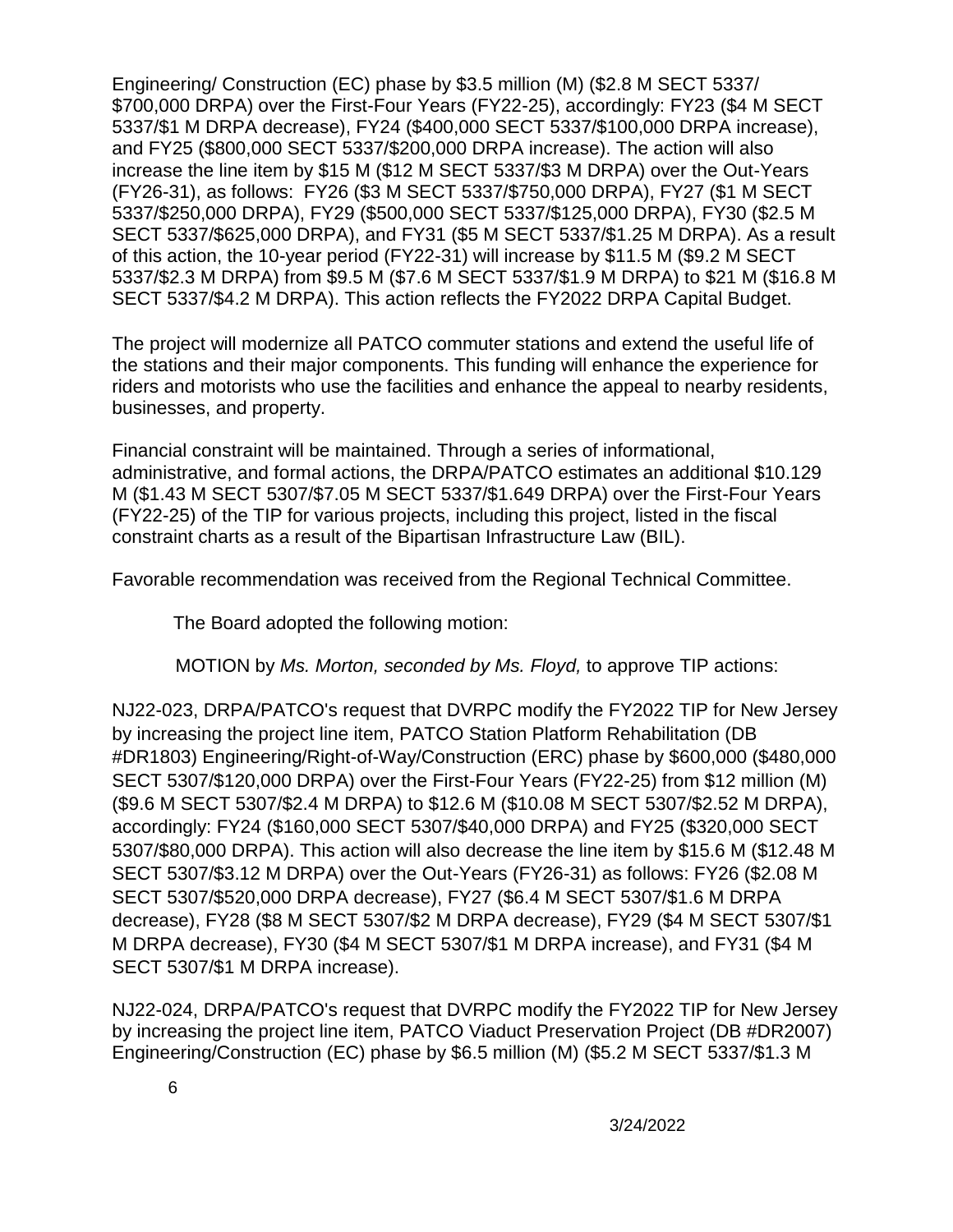DRPA) over the First-Four Years (FY22-25), from \$1 M (\$800,000 SECT 5337/\$200,000 DRPA) to \$7.5 M (\$6 M SECT 5337/\$1.5 M DRPA), accordingly: FY23 (\$3.6 M SECT 533/\$900,000 DRPA) and FY24 (\$1.6 M SECT 5337/\$400,000 DRPA). The action will also increase the line item by \$6.25 M (\$5 M SECT 5337/\$1.25 M DRPA) over the Out-Years (FY26-31), as follows: FY29 (\$1 M SECT 5337/\$250,000 DRPA), FY30 (\$1.5 M SECT 5337/\$375,000 DRPA), and FY31 (\$2.5 M SECT 5337/\$625,000 DRPA).

NJ22-025, DRPA/PATCO's request that DVRPC modify the FY2022 TIP for New Jersey by increasing the project line item, PATCO Interlocking & Track Rehabilitation (DB #DR1501) Engineering/Construction (EC) phase by \$5.3 million (M) (\$4.24 M SECT 5307/\$1.06 M DRPA) over the First-Four Years (FY22-25) from \$7.5 M (\$6 M SECT 5307/\$1.5 M DRPA) to \$12.8 M (\$10.24 M SECT 5307/\$2.56 M DRPA), accordingly: FY23 (\$960,000 SECT 5307/\$240,000 DRPA), FY24 (\$1.44 M SECT 5307/\$360,000 DRPA), and FY25 (\$1.84 M SECT 5307/\$460,000 DRPA). This action will also increase the line item by \$14.7 M (\$11.760 M SECT 5307/\$2.94 M DRPA) over the Out-Years (FY26-31), as follows: FY26 (\$1.84 M SECT 5307/ \$460,000 DRPA), FY27 (\$5.12 M SECT 5307/\$1.28 M DRPA), and FY28 (\$4.8 M SECT 5307/\$1.2 M DRPA).

NJ22-026, DRPA/PATCO's request that DVRPC modify the FY2022 TIP for New Jersey by decreasing the project line item, PATCO Stations Modernizations (DB #DR2006) Engineering/ Construction (EC) phase by \$3.5 million (M) (\$2.8 M SECT 5337/ \$700,000 DRPA) over the First-Four Years (FY22-25) from \$9.5 M (\$7.6 M SECT 5337/\$1.9 M DRPA) to \$6 M (\$4.8 SECT 5337/\$1.2 M DRPA), accordingly: FY23 (\$4 M SECT 5337/\$1 M DRPA decrease), FY24 (\$400,000 SECT 5337/ \$100,000 DRPA increase), and FY25 (\$800,000 SECT 5337/\$200,000 DRPA increase). The action will also increase the line item by \$15 M (\$12 M SECT 5337/ \$3 M DRPA) over the Out-Years (FY26-31), as follows: FY26 (\$3 M SECT 5337/\$750,000 DRPA), FY27 (\$1 M SECT 5337/\$250,000 DRPA), FY29 (\$500,000 SECT 5337/\$125,000 DRPA), FY30 (\$2.5 M SECT 5337/\$625,000 DRPA), and FY31 (\$5 M SECT 5337/\$1.25 M DRPA).

Motion passed. All votes were cast in favor of the motion.

#### f. PA21-70: East College Avenue over Pennsylvania Canal (CB #55) (Act 13) (MPMS #103606) and Old Bethlehem Pike over Three Mile Run (CB #258) (Act 13) (MPMS #103617), Bucks County

Bucks County has requested that DVRPC amend the FY2021 TIP for Pennsylvania by adding two new bridge projects to the TIP totaling \$2,900,000 from Bucks County's Act 13 allocation: East College Avenue over Pennsylvania Canal (CB #55) (Act 13), (MPMS #103606) for \$1,600,000 total and Old Bethlehem Pike over Three Mile Run (CB #258) (Act 13), (MPMS #103617) for \$1,300,000 total. Funds will be programmed as follows:

- FY22 Preliminary Engineering (PE): \$150,000 per bridge
	- 7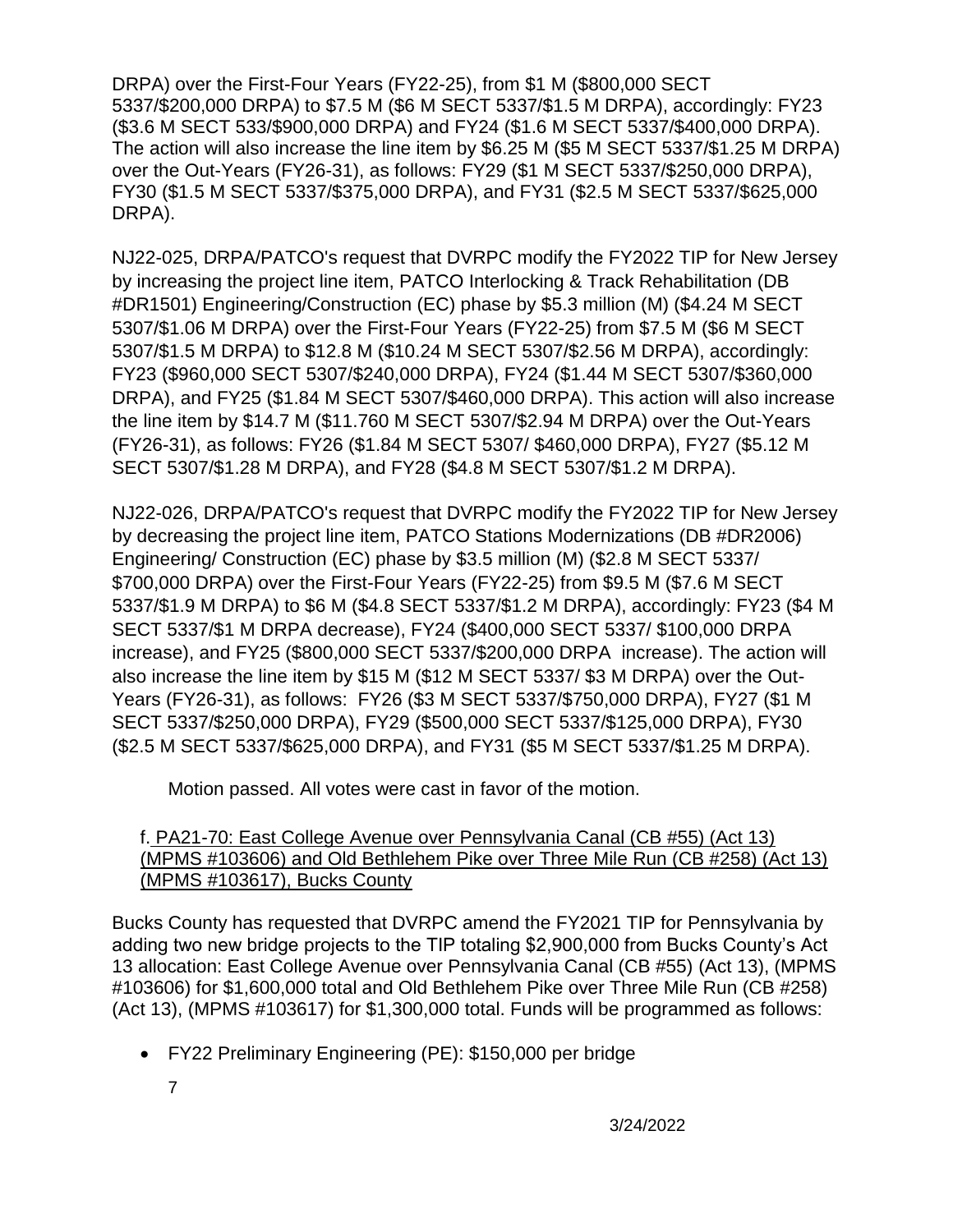- FY22 Final Design (FD): \$100,000 per bridge
- FY23 Right-of-Way (ROW): \$25,000 per bridge
- FY23 Utility (UTL): \$25,000 per bridge
- FY23 Construction (CON): \$1,300,000 for East College Avenue over Pennsylvania Canal and \$1,000,000 for Old Bethlehem Pike over Three Mile Run.

These are additional funds to the region. Act 13 is State funding from the Marcellus Shale Impact Fee, which is used to fund the cost of replacement or repair of locally owned (county or municipal) at-risk deteriorated bridges.

## East College Avenue over Pennsylvania Canal (CB #55) (Act 13), (MPMS #103606):

The East College Bridge (CB #55) was built in 1973 and is a two-lane single span prestressed concrete adjacent composite box beam bridge with bituminous wearing surface. The overall structure length is 76 feet. The deck consists of a reinforced concrete deck with an asphalt wearing surface. The substructure consists of stone masonry abutments and wingwalls. Roadway width along the bridge is approximately 20 feet. The bridge has substandard safety features at the bridge approaches.

CB #55 is classified as "poor" due to the condition of the substructure. The stream channel also exhibits areas of advanced scour exposing the abutment. Due to the advanced deterioration of the structural elements, the County intends to remove and replace the superstructure and rehabilitate the substructure in a context sensitive manner. In addition, safety upgrades to the bridge railing and guide rail will be performed. Scour mitigation measures will also be installed.

## Old Bethlehem Pike over Three Mile Run (CB #258) (Act 13), (MPMS #103617):

The Old Bethlehem Pike Bridge was built in 1955 and is a two-lane single span prestressed concrete adjacent non-composite box beam bridge with bituminous wearing surface. The overall structure length is 28 feet. The substructure consists of reinforced concrete abutments and wingwalls. Roadway width along the bridge is approximately 35 feet, while the approach roadway is 24 feet. The bridge has substandard safety features at the bridge approaches. CB #258 is classified as "poor" due to condition of the superstructure and substructure. The bridge is currently weight restricted for 35 tons with 40-ton combinations. The stream channel exhibits areas of minor to moderate scour along the stream banks and along the substructure. Due to the advanced deterioration of the superstructure and substructure elements, the County intends to remove and replace the superstructure and rehabilitate the substructure units in a context sensitive manner. In addition, safety upgrades to the bridge railing and guide rail will be performed. Scour mitigation measures will also be installed.

Financial constraint will be maintained as these are additional funds to the region.

Favorable recommendation was received from the Regional Technical Committee.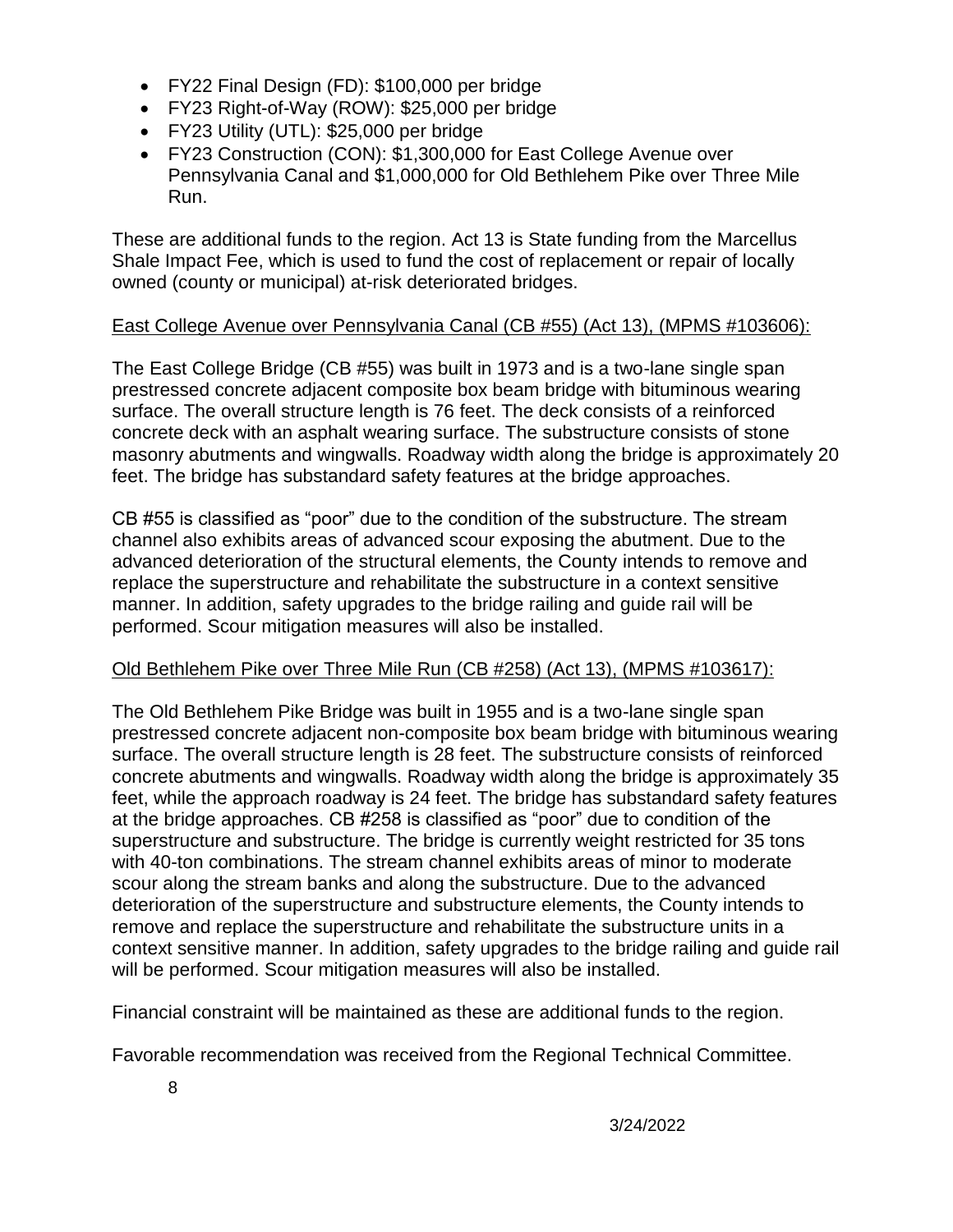The Board adopted the following motion:

MOTION by *Mr. Harvie, seconded by Ms. Arkoosh,* to approve TIP action:

PA21-70, Bucks County's request that DVRPC amend the FY2021 TIP for Pennsylvania by adding two new bridge projects to the TIP totaling \$2,900,000 from Bucks County's Act 13 allocation: East College Avenue over Pennsylvania Canal (CB #55) (Act 13), (MPMS #103606) for \$1,600,000 total and Old Bethlehem Pike over Three Mile Run (CB #258) (Act 13), (MPMS #103617) for \$1,300,000 total. Funds will be programmed as follows:

- FY22 Preliminary Engineering (PE): \$150,000 per bridge
- FY22 Final Design (FD): \$100,000 per bridge
- FY23 Right-of-Way (ROW): \$25,000 per bridge
- FY23 Utility (UTL): \$25,000 per bridge
- FY23 Construction (CON): \$1,300,000 for East College Avenue over Pennsylvania Canal and \$1,000,000 for Old Bethlehem Pike over Three Mile Run.

Motion passed. All votes were cast in favor of the motion.

## g. PA21-71: ADA Ramps Center City Philadelphia (MPMS #112463) and 2022-23 ADA Ramps Philadelphia (MPMS #115905), City of Philadelphia

PennDOT has requested that DVRPC amend the FY2021 TIP for Pennsylvania by adding two new projects to the TIP totaling \$500,000 (\$400,000 STP/\$100,000 State 581) for FY22 Preliminary Engineering (PE): ADA Ramps Center City Philadelphia (MPMS #112463) for \$400,000 (\$320,000 STP/\$80,000 State 581) and 2022-23 ADA Ramps Philadelphia (MPMS #115905) for \$100,000 (\$80,000 STP/\$20,000 State 581).

ADA Ramps Center City Philadelphia (MPMS #112463) will provide for the repair or reconstruction of damaged and/or deteriorated ADA curb ramps. Approximately 107 ADA ramps on Market, Chestnut, and Walnut Streets from Front Street to 7th Street in the Historic District of the City of Philadelphia will be addressed by the project.

2022-23 ADA Ramps Philadelphia (MPMS #115905) will improve ADA facilities along several main roadways in the City of Philadelphia, including Chestnut and Walnut Streets (SR 0003), Fifth Street (SR 2003), and Spring Garden Street (SR 2006). A total of 258 ramps have been identified as having ADA barriers.

Financial constraint will be maintained by making adjustments to other existing TIP projects whose schedules or costs have changed. All projects listed contribute to fiscal constraint.

Favorable recommendation was received from the Regional Technical Committee.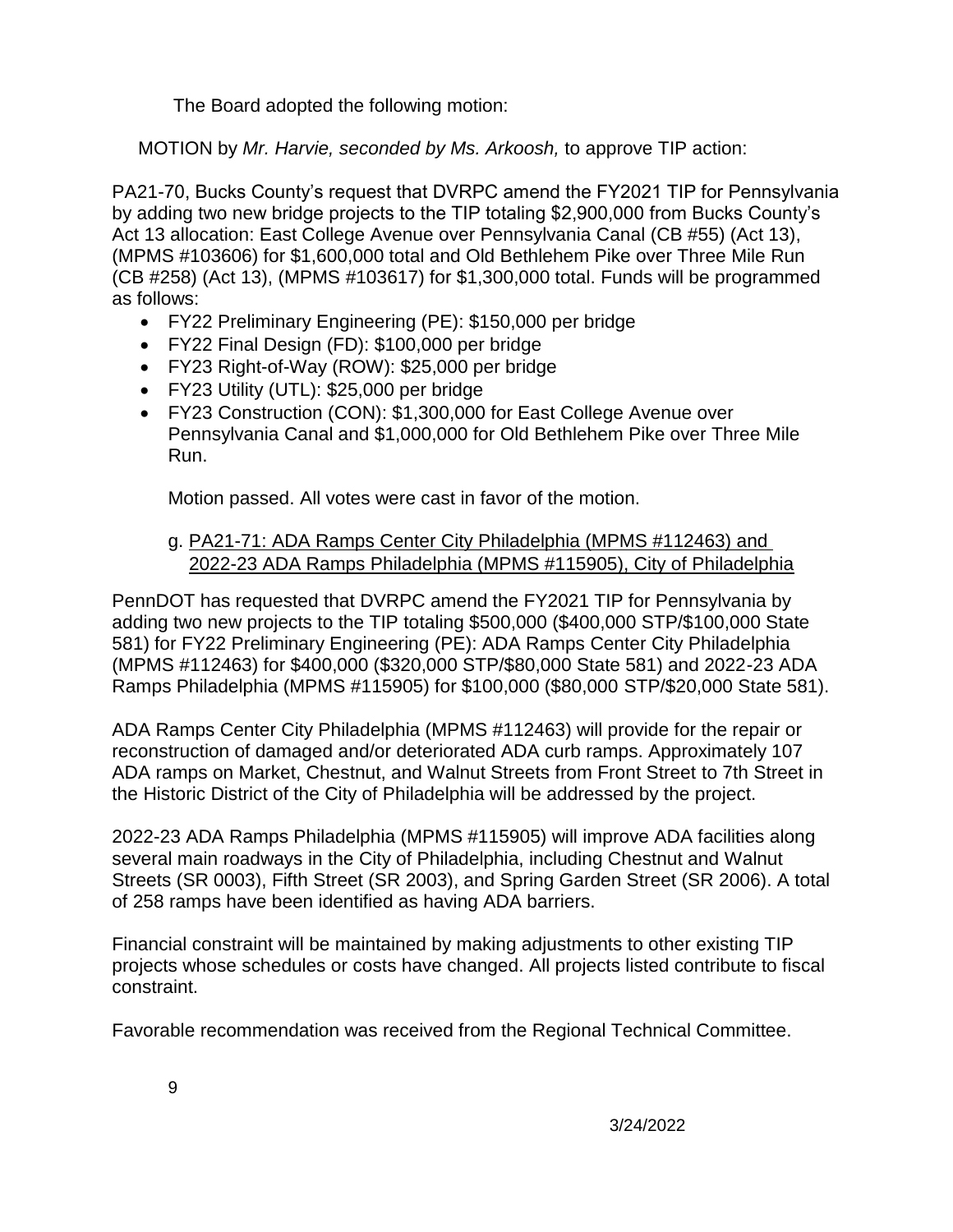The Board adopted the following motion:

MOTION by *Mr. Squilla, seconded by Mr. Harvie,* to approve TIP action:

PA21-71, PennDOT's request that DVRPC amend the FY2021 TIP for Pennsylvania by adding two new projects to the TIP totaling \$500,000 (\$400,000 STP/\$100,000 State 581) for FY22 Preliminary Engineering (PE): ADA Ramps Center City Philadelphia (MPMS #112463) for \$400,000 (\$320,000 STP/\$80,000 State 581) and 2022-23 ADA Ramps Philadelphia (MPMS #115905) for \$100,000 (\$80,000 STP/\$20,000 State 581).

Motion passed. All votes were cast in favor of the motion.

## h. PA21-72: IIJA/BIL FFY 2022 Funding Allocation, (Various MPMS #s), Various Counties

PennDOT has requested that DVRPC amend the FY2021 TIP for Pennsylvania by adding \$98,879,000 in additional funds in FY22 from the Infrastructure Investment and Jobs Act (IIJA)/Bipartisan Infrastructure Law (BIL). \$41,313,000 BRIP/\$7,050,000 HSIP/\$6,222,000 BOF/\$500,000 CMAQ will be added to their respective regional Line Items, while \$43,794,000 NHPP will be used as part of a cost increase associated with the following action PA21-73. These funds are all additional funds to the region.

The following amounts will be moved to existing or new Line Items, and in one case to a specific project for a cost increase:

1. IIJA/BIL FFY 2022 Funding Allocations (MPMS #117996): \$43,794,000 NHPP which will subsequently be used as part of a cost increase detailed in TIP Action PA21- 73.

2. Bridge Investment Program Line Item (MPMS #117997): \$41,313,000 BRIP in FY22.

- 3. Regional Safety Initiatives Line Item (MPMS #57927): \$7,050,000 HSIP in FY22.
- 4. Bridge Reserve Line Item (MPMS #79929): \$6,222,000 BOF in FY22.
- 5. CMAQ Line Item (MPMS #84318): \$500,000 CAQ in FY22.

On November 15, 2021, the President of the United States signed the Infrastructure Investment and Jobs Act (IIJA) (Public Law 117-58, also known as the "Bipartisan Infrastructure Law") into law. The Bipartisan Infrastructure Law (BIL) is the largest longterm investment in the nation's infrastructure and economy in United States history. It provides \$550 billion nationally over federal fiscal years 2022 through 2026 for new Federal investment in infrastructure, including roads, bridges, and mass transit, water infrastructure, resilience, and broadband. On December 15, 2021, FHWA announced the apportionment of Federal-aid highway program funds authorized by the IIJA for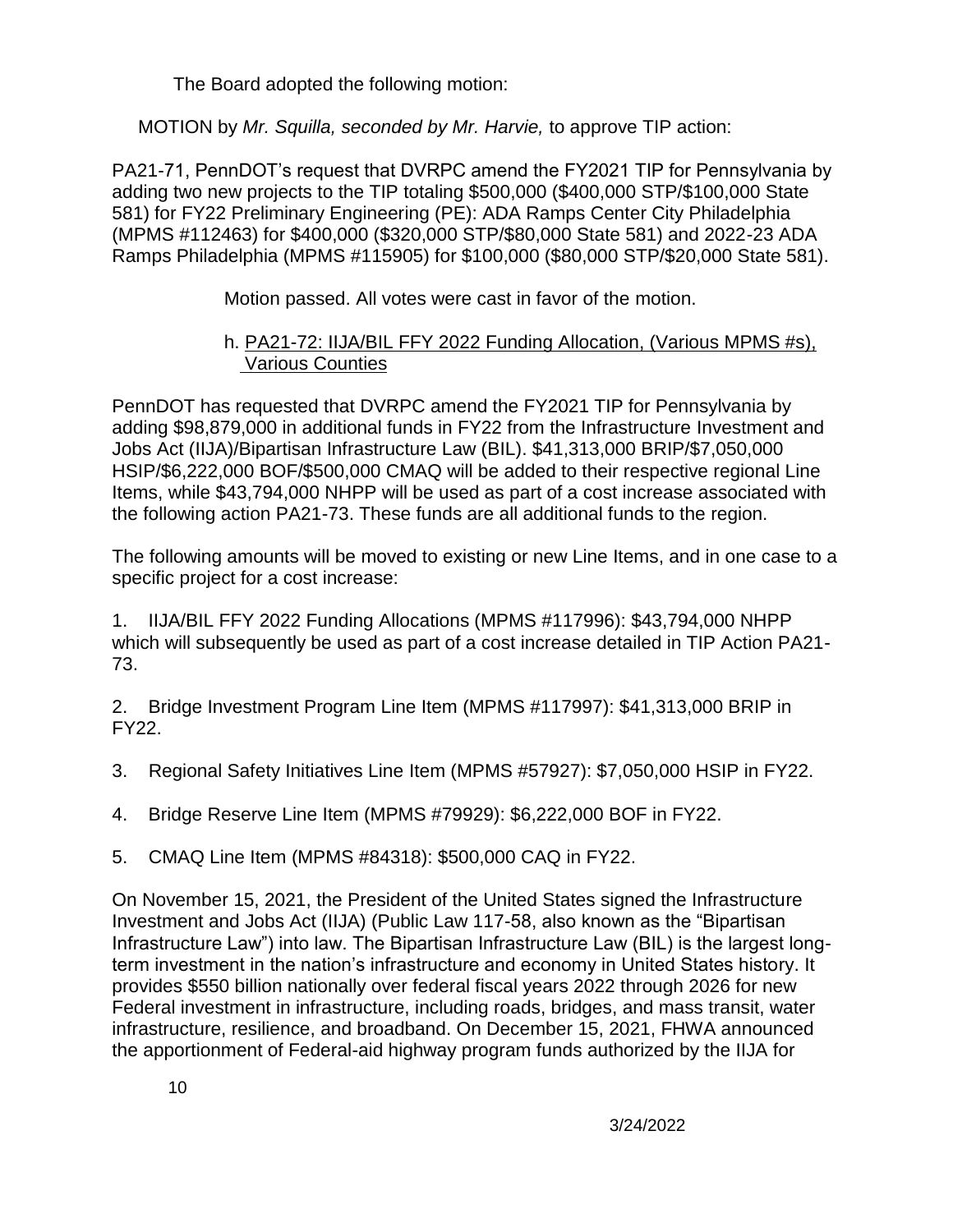NHPP, HSIP, and CMAQ funds. On January 14, 2022, FHWA announced Bridge Formula Program Implementation Guidance and Apportionment information for the Bridge Improvement Program (BRIP) and a portion of Bridge Off-System (BOF) funding.

The DVRPC region will receive \$115,259,000 in additional FY22 federal funding from the IIJA/BIL. \$98,879,000 (\$43,794,000 NHPP/\$41,313,000 BRIP/\$7,050,000 HSIP/\$6,222,000 BOF/\$500,000 CMAQ) is being added to the program with this action. The remaining additional funds for STP, BOF, TAP/TAU, and STU will be addressed in the near future, once amounts for these fund codes are finalized by FHWA and PennDOT.

PennDOT, as well as the rest of the country, is still awaiting further information from FHWA on program eligibility for the new formula PROTECT and Carbon Reduction programs. These formula funds will be added to the TIP at the appropriate time.

Financial constraint will be maintained as these are additional funds to the region.

Favorable recommendation was received from the Regional Technical Committee.

The Board adopted the following motion:

MOTION by *Mr. Harvie, seconded by Ms. Reuther,* to approve TIP action:

PA21-72, PennDOT's request that DVRPC amend the FY2021 TIP for Pennsylvania by adding \$98,879,000 in additional funds in FY22 from the Infrastructure Investment and Jobs Act (IIJA)/Bipartisan Infrastructure Law (BIL). \$41,313,000 BRIP/\$7,050,000 HSIP/\$6,222,000 BOF/\$500,000 CMAQ will be added to their respective regional Line Items, while \$43,794,000 NHPP will be used as part of a cost increase associated with the following action PA21-73. These funds are all additional funds to the region.

The following amounts will be moved to existing or new Line Items, and in one case to a specific project for a cost increase:

1. IIJA/BIL FFY 2022 Funding Allocations (MPMS #117996): \$43,794,000 NHPP which will subsequently be used as part of a cost increase detailed in TIP Action PA21- 73.

2. Bridge Investment Program Line Item (MPMS #117997): \$41,313,000 BRIP in FY22.

3. Regional Safety Initiatives Line Item (MPMS #57927): \$7,050,000 HSIP in FY22.

4. Bridge Reserve Line Item (MPMS #79929): \$6,222,000 BOF in FY22.

CMAQ Line Item (MPMS #84318): \$500,000 CAQ in FY22.

11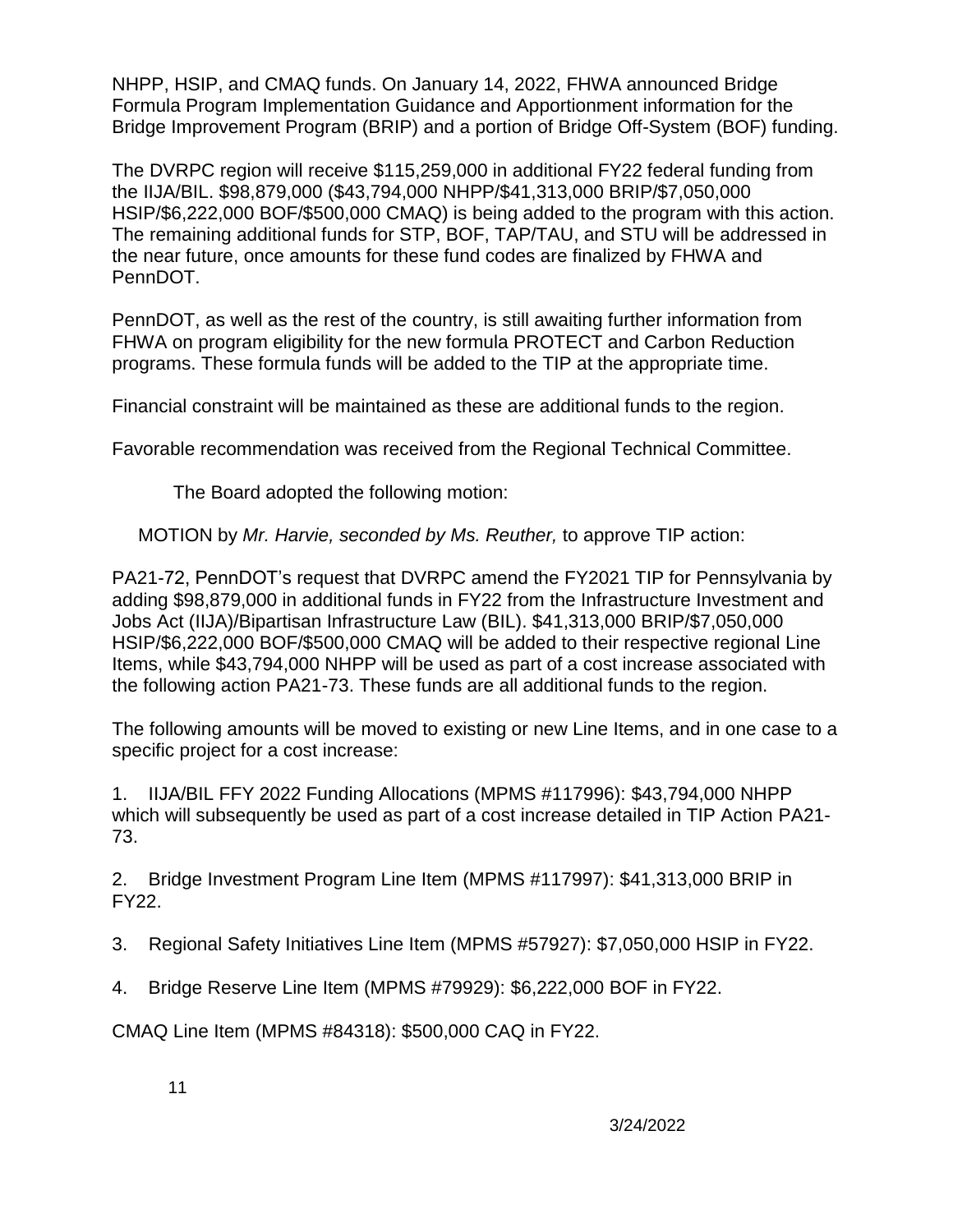Motion passed. All votes were cast in favor of the motion.

i. PA21-73: I-95 Central Access Philadelphia (CAP) / Waterfront Access (MPMS #106264), City of Philadelphia

PennDOT has requested that DVRPC amend the FY2021 TIP for Pennsylvania

by increasing the Construction (CON) phase of the I-95 Central Access Philadelphia (CAP) / Waterfront Access project (MPMS #106264) by \$94,000,000 (FY22: \$2,758,000 BRIP/\$43,794,000 NHPP/Toll Credit; FY29: \$34,949,000 STU/\$12,499,000 STP/Toll Credit) and adding a breakout project, Penn's Landing Project Development – Local (MPMS #117341) for CON in FY22, funded with \$105,000,000 (\$60,000,000 Local/\$45,000,000 Private) from the FY22 CON phase of MPMS #106264. The local and private funding for MPMS #117341 will be reprogrammed as follows: (\$80,000,000 Local/\$25,000,000 Private).

The CON phase for MPMS #106264 is increasing from \$132,306,000 (FY21: \$5,000,000 NHPP/Toll Credit; FY22: \$17,000,000 SPIKE-STP/Toll Credit; FY23: \$24,500,000 SPIKE-STP/\$5,000,000 STU/Toll Credit; FY24: \$20,000,000 SPIKE-STP/\$17,000,000 CMAQ/\$2,000,000 STU/Toll Credit; FY25: \$10,000,000 SPIKE-STP/\$9,903,000 STU/Toll Credit; FY26: \$10,000,000 SPIKE-STP/\$7,967,000 STU/\$3,936,000 STP/Toll Credit) to \$226,306,000 (FY21: \$5,000,000 NHPP/toll credit; FY22: \$2,758,000 BRIP/\$17,000,000 SPIKE-STP/\$43,794,000 NHPP/Toll Credit; FY23: \$24,500,000 SPIKE-STP/\$5,000,000 STU/Toll Credit; FY24: \$20,000,000 SPIKE-STP/\$17,000,000 CMAQ/\$2,000,000 STU/Toll Credit; FY25: \$10,000,000 SPIKE-STP/\$9,903,000 STU/Toll Credit; FY26: \$10,000,000 SPIKE-STP/\$7,967,000 STU/\$3,936,000 STP/Toll Credit; FY29: \$34,949,000 STU/\$12,499,000 STP). The current total construction cost estimate for both CON phases of the project (MPMS #106264 and #117341) is \$331,306,000.

The funding source for \$46,552,000 of the \$94,000,000 increase is the additional \$43,794,000 NHPP and \$2,758,000 BRIP funding the DVRPC region is receiving in FY22 as a result of the federal Infrastructure Investment and Jobs Act (IIJA)/Bipartisan Infrastructure Law (BIL). The source for the remaining \$47,448,000 (\$34,949,000 STU/\$12,499,000 STP/Toll Credit) in FY29 is the City of Philadelphia's Citywide 3R 110 resurfacing (CW 110) project (MPMS #112500). As a result of this shift, the CON phase for the CW 110 project is being removed from the Later Fiscal Years (LFY) of the current Twelve-Year Plan (TYP); however, the full CON funding is being carried on the Draft FY2023 TIP that is currently under development. This is not considered a formal action within the guidelines of the Statewide and Regional MOUs.

## **Project Background:**

The I-95 Central Access Philadelphia (CAP) / Waterfront Access project will construct an innovative complex including a cap structure, viaduct, road, and trail structures intended to re-establish a strong connection between central Philadelphia and its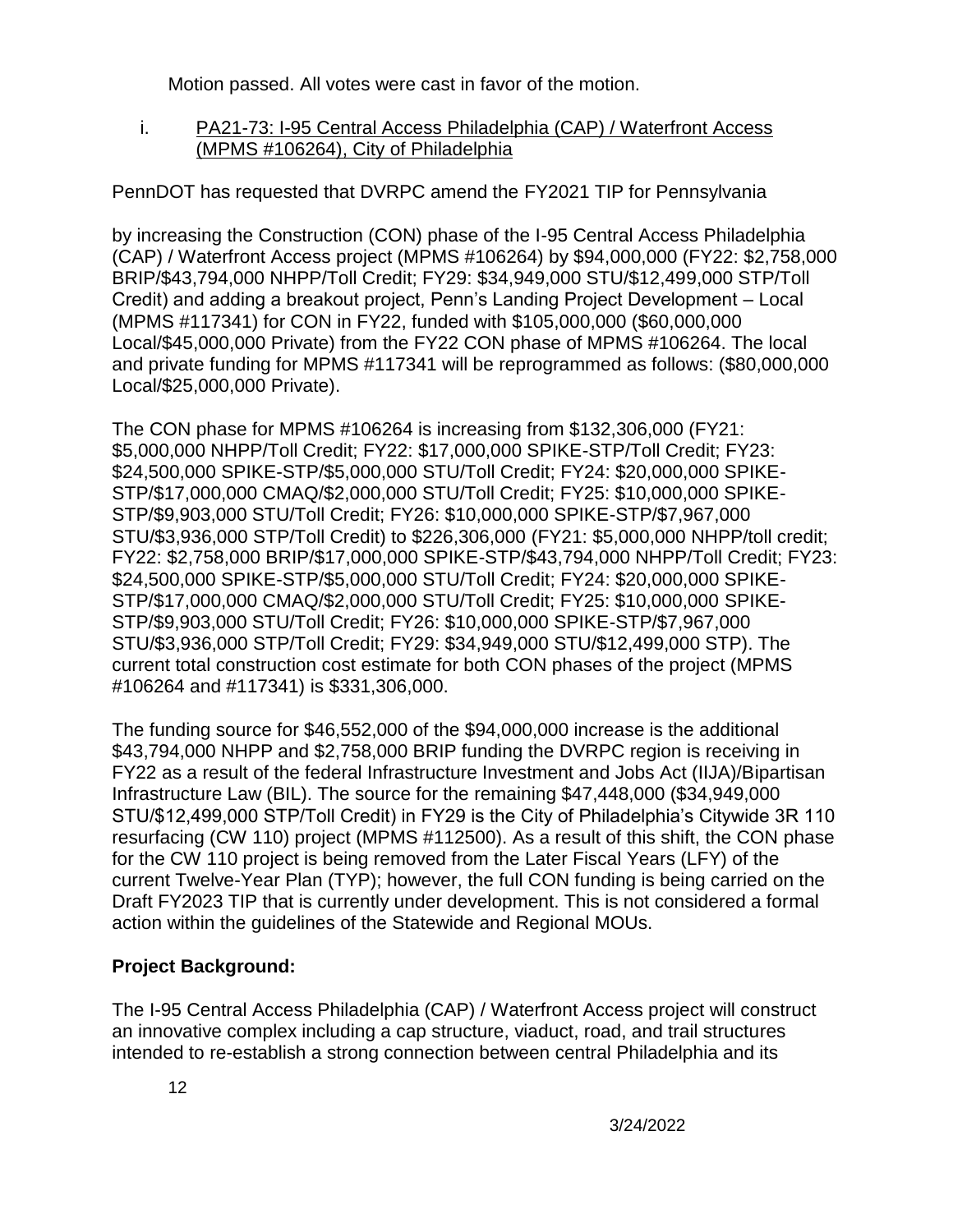waterfront, while making multi-modal enhancements that improve the transportation experience for pedestrians, cyclists, and vehicles. An embankment supported by retaining walls will extend the green spaces located on the structure to the Delaware River waterfront. The project includes contains five major components:

1. Replacing/expanding the existing structure near Penn's Landing and constructing a new, extended structure which will span I-95 and Christopher Columbus Boulevard between Chestnut Street and Walnut Street for pedestrian and vehicular use, as well as accommodating bicycle use along Chestnut and Walnut Streets. The current cap extends from Chestnut Street to Sansom Walk, and only Chestnut Street and Walnut street span Columbus Boulevard.

2. Extending the South Street pedestrian bridge from the east edge of I-95 northbound over Columbus Boulevard to Penn's Landing.

3. Reconstructing the viaduct connection between Chestnut Street and Market Street at Penn's Landing, coordinated with the private development on the property east of Columbus Boulevard between Market and Chestnut.

4. Constructing a section of the Delaware River Trail along Christopher Columbus Boulevard.

5. Repairs of existing underwater concrete piles in the Penn's Landing area including supplementing with new piles as necessary.

Another essential aspect of the project is the creation and development of public spaces atop the bridge/cap structure, which are not eligible for federal and state transportation funding. To better facilitate the separation of these funds and scopes of work, the construction phase will be completed under two sequential contracts.

## **I-95 Central Access Philadelphia (CAP) / Waterfront Access (MPMS #106264):**

The first construction contract consists of the foundation, substructure, and superstructure, and other items eligible for federal and state transportation funding.

The Penn's Landing Study, initiated under the FY2015 - 2018 TIP, included a conceptual bridge design with an estimated cost of approximately \$167,070,000 for construction. As the project advanced through design, a number of complex issues led to the need for additional funding. Increased construction costs are primarily associated with:

- Increased costs for construction materials, including steel;
- · Retaining walls required along the north and south sides of the park;
- · The need for deeper foundations for all structures due to poor soil conditions;
	- 13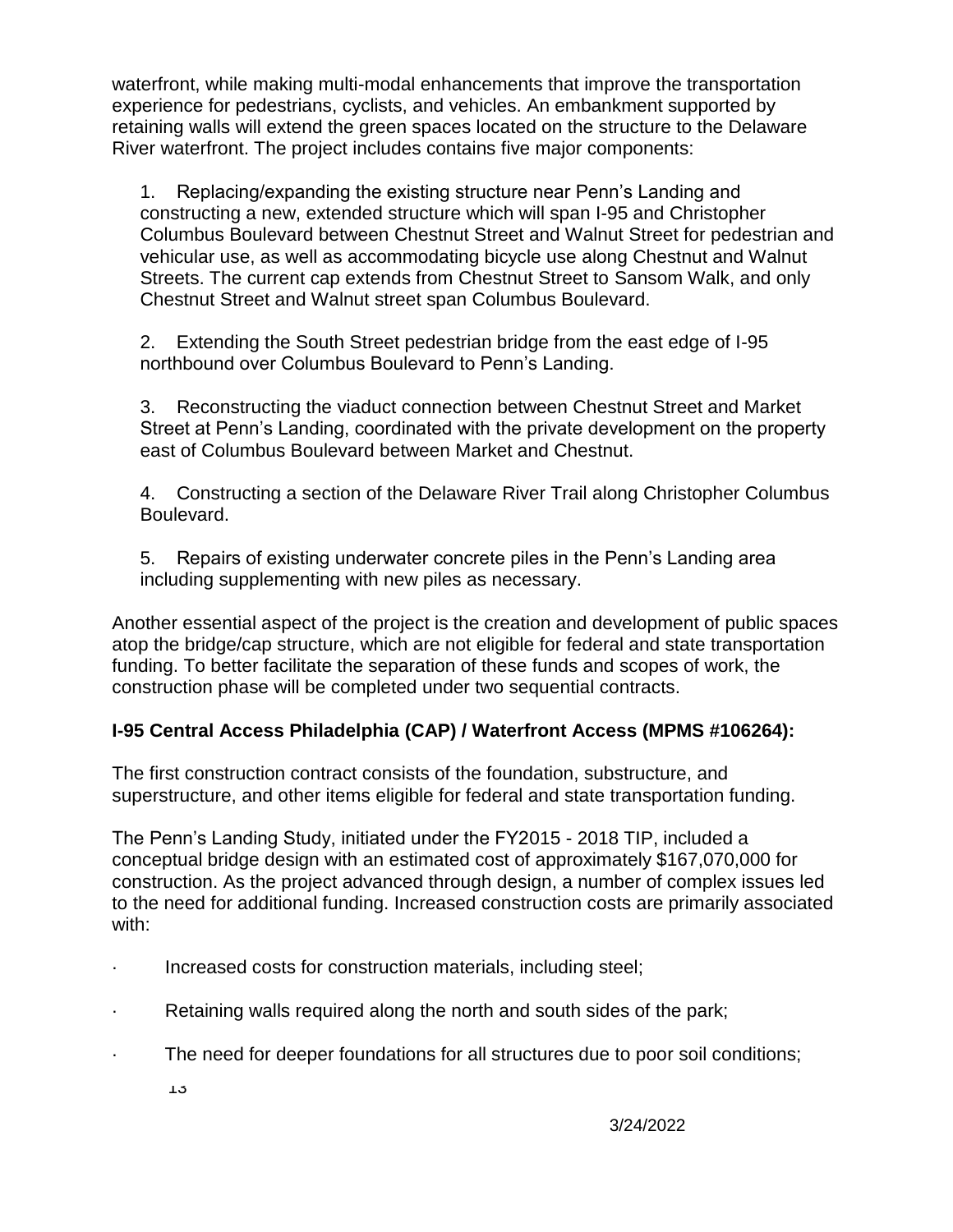· Relocation of utilities along the perimeter of the CAP fill area, the South Street pedestrian bridge, and along Front Street. Improvements are needed to protect the existing twin combined sewer outfall that runs under the park on fill.

Improvements to I-95 pavement and barriers required for pier installation. In addition, I-95 through the project limits will receive upgraded pavement markings and overhead signage to improve safety, particularly the weaving movements to and from I-676 and the Exit 20 off-ramp.

· A new automated lane control system with variable speed limits on northbound I-95 to safely slow and stop traffic in the event of an emergency closure under the CAP structure and to facilitate detours.

Lighting and trail improvements under the CAP structure to enhance the safety for pedestrians and bicyclists.

Additional costs to relocate and restore the Scottish and Irish memorials within the new park, a commitment made during the outreach phase.

· A larger, multi-story public space pavilion building footprint to provide utility rooms for the park in the lower level, freeing up space within the park to accommodate the memorials.

The addition of an external elevator along the south Walnut walkway retaining wall to provide topside access to the park, facilitate connections for transit passengers, and comply with Americans with Disabilities Act (ADA) requirements.

## **Penn's Landing Project Development – Local project (MPMS #117341):**

\$105,000,000 (\$60,000,000 Local/\$45,000,000 Private) is proposed to be removed from the I-95 Central Access Philadelphia (CAP) / Waterfront Access project (MPMS #106264) and applied to Penn's Landing Project Development – Local (MPMS #117341) as a breakout project and reprogrammed as follows: (\$80,000,000 Local/\$25,000,000 Private).

The second CON contract (MPMS #117341) will be funded locally and privately and will be let under an open bid by the nonprofit Delaware River Waterfront Corporation (DRWC). This breakout project will construct the items that are essential for the functioning of the public spaces but that are not eligible for federal and state transportation funding.

PennDOT will only be responsible for the heavy infrastructure with all landscape, building and amenities being the responsibility of the City and the DRWC. Agreement language has been developed by the Office of Chief Counsel, Counsel for Department of General Services, and the Office of the City Solicitor.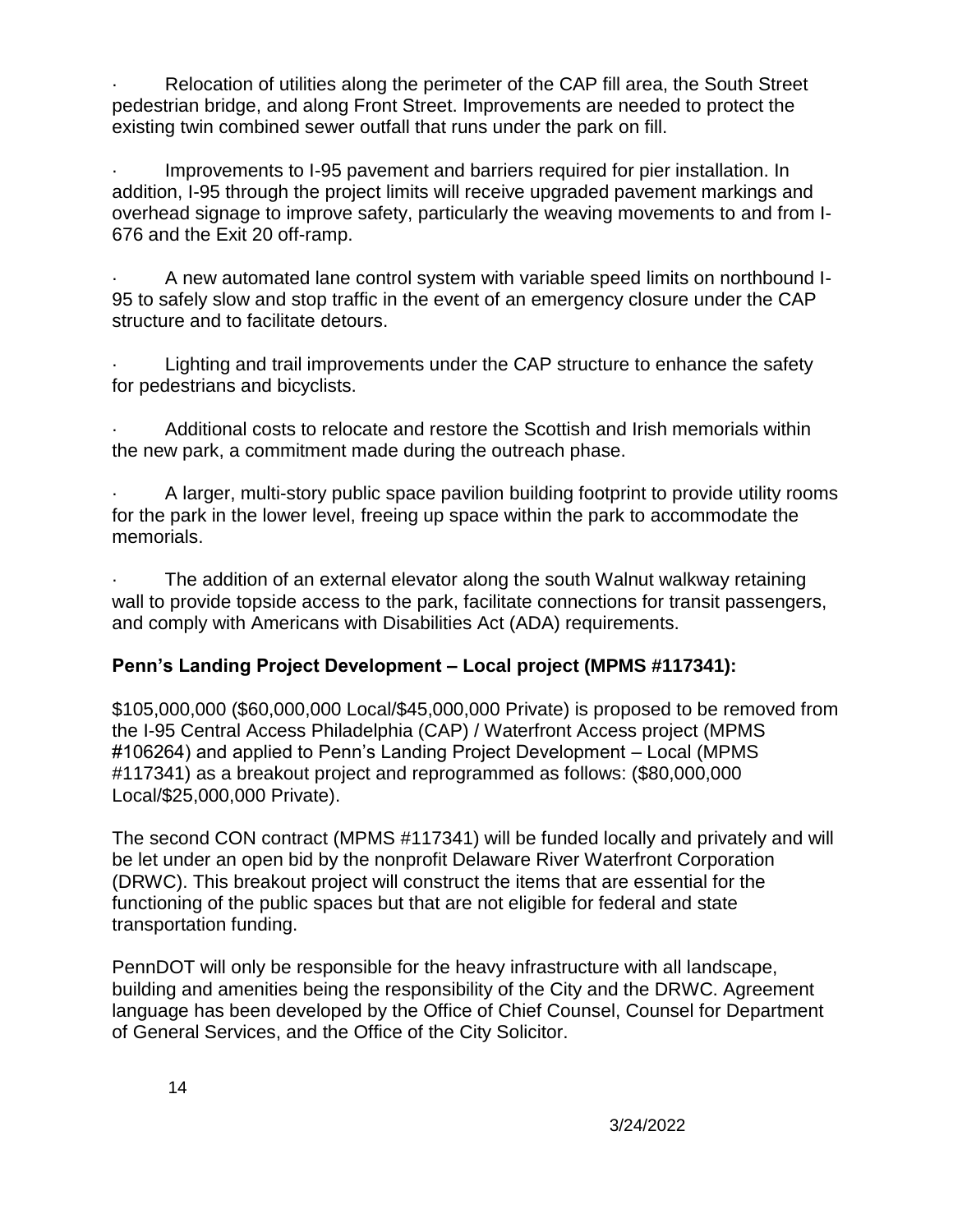Financial constraint will be maintained by adjusting other existing TIP projects whose schedules or costs have changed, as well as additional funds to the region via new federal legislation. All projects listed contribute to fiscal constraint.

Favorable recommendation was received from the Regional Technical Committee.

The Board adopted the following motion:

MOTION by *Mr. Squilla, seconded by Ms. Floyd,* to approve TIP action:

PA21-73, PennDOT's request that DVRPC amend the FY2021 TIP for Pennsylvania by increasing the Construction (CON) phase of the I-95 Central Access Philadelphia (CAP) / Waterfront Access project (MPMS #106264) by \$94,000,000 (FY22: \$2,758,000 BRIP/\$43,794,000 NHPP/Toll Credit; FY29: \$34,949,000 STU/\$12,499,000 STP/Toll Credit) and adding a new breakout project, Penn's Landing Project Development – Local (MPMS #117341) for CON in FY22, funded with \$105,000,000 (\$60,000,000 Local/\$45,000,000 Private) from the FY22 CON phase of MPMS #106264. The local and private funding for MPMS #117341 will be reprogrammed as follows: (\$80,000,000 Local/\$25,000,000 Private).

The CON phase for MPMS #106264 is increasing from \$132,306,000 (FY21: \$5,000,000 NHPP/Toll Credit; FY22: \$17,000,000 SPIKE-STP/Toll Credit; FY23: \$24,500,000 SPIKE-STP/\$5,000,000 STU/Toll Credit; FY24: \$20,000,000 SPIKE-STP/\$17,000,000 CMAQ/\$2,000,000 STU/Toll Credit; FY25: \$10,000,000 SPIKE-STP/\$9,903,000 STU/Toll Credit; FY26: \$10,000,000 SPIKE-STP/\$7,967,000 STU/\$3,936,000 STP/Toll Credit) to \$226,306,000 (FY21: \$5,000,000 NHPP/toll credit; FY22: \$2,758,000 BRIP/\$17,000,000 SPIKE-STP/\$43,794,000 NHPP/Toll Credit; FY23: \$24,500,000 SPIKE-STP/\$5,000,000 STU/Toll Credit; FY24: \$20,000,000 SPIKE-STP/\$17,000,000 CMAQ/\$2,000,000 STU/Toll Credit; FY25: \$10,000,000 SPIKE-STP/\$9,903,000 STU/Toll Credit; FY26: \$10,000,000 SPIKE-STP/\$7,967,000 STU/\$3,936,000 STP/Toll Credit; FY29: \$34,949,000 STU/\$12,499,000 STP). The current total construction cost estimate for both CON phases of the project (MPMS #106264 and #117341) is \$331,306,000.

Motion passed. All votes were cast in favor of the motion.

#### j. Route 29, Cass Street to Calhoun Street, Drainage (DB #07319B), City of **Trenton**

NJDOT has requested that DVRPC amend the FY2022 TIP for New Jersey by increasing the Construction (CON) phase of the Route 29, Cass Street to Calhoun Street, Drainage project (DB# 07319B) in FY22 by \$17.57 million (M) NHPP from \$12.22 M NHPP to \$29.79 M NHPP. This action will increase the overall CON cost from \$24.22 M NHPP (FY22: \$12.22 M; FY23: \$12 M) to \$41.79 M NHPP (FY22 \$29.79 M; FY23: \$12 M).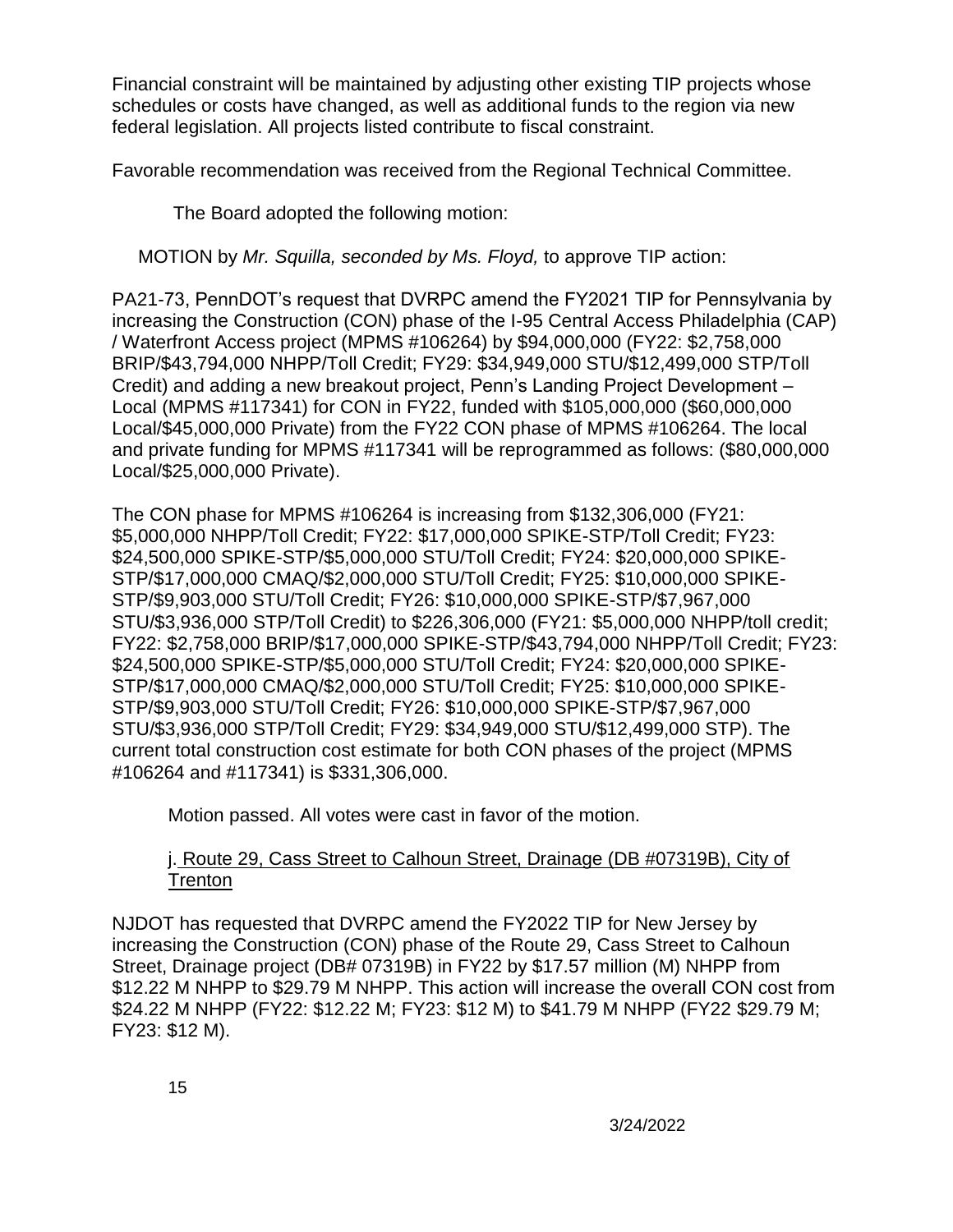This project is ready to meet the State FY22 CON authorization deadline and intends to advertise, bid, and award by June 2022. Construction costs have increased due to the following elements: installation of 15 backflow prevention valves; stormwater drainage inlets and culverts; shoulder widening; three water quality manufactured treatment devices; and replacement of 590 feet of existing deteriorated floodwall along the Delaware River for a total of 705 feet of new floodwall/bulkhead. In addition, a change in design will relocate the new flood wall, with longer required length due to river geometry, closer to the Delaware River to create parkland and will repair sections of existing flood walls. The project lies within a heavily developed area within Trenton's Capital District and is subject to Executive Order 40 (NJ State Capital Partnership to Help Aid Trenton's Revitalization). Flooding and drainage problems have been reported along Route 29 in Trenton. The project will address flooding by preventing the Delaware River from backing up into the existing storm sewer pipe systems within the Route 29 right-of-way. With these improvements, various locations of the roadway will be protected from events ranging between the 15-year and 50-year floods in the river's main channel.

Financial constraint will be maintained as funding for the cost increase will be provided by releases from prior year unobligated balances.

C. Andre Daniels read comments from Jeffrey Wilkerson, City of Trenton, regarding this TIP action. While the City understands the need for this drainage project, however, it would impede Trenton's residents' access to the waterfront. The City of Trenton is seeking a longer-term design change and solution for this roadway. Mr. Wilkerson's comments are attached here.

Christine Reuther, Delaware County, commented that in Delaware County we have similar concerns that affect the city of Chester.

Leslie Floyd, Mercer County, commented that she agrees with the concerns of the city of Trenton about Route 29 and there should be a wholistic look at this.

Mike Russo, NJDOT, commented that he understands the city of Trenton's concerns about this but that NJDOT has an obligation to maintain infrastructure and this project has been in the works as a drainage project since 2013. NJDOT met with the city of Trenton yesterday and will continue dialogue with Trenton on future needs, but it is necessary to move forward with this project at this time.

Favorable recommendation was received from the Regional Technical Committee.

The Board adopted the following motion:

MOTION by *Mr. Russo, seconded by Mr. Thompson,* to approve TIP action:

NJ22-027, NJDOT's request that DVRPC amend the FY2022 TIP for New Jersey by increasing the Construction (CON) phase of the Route 29, Cass Street to Calhoun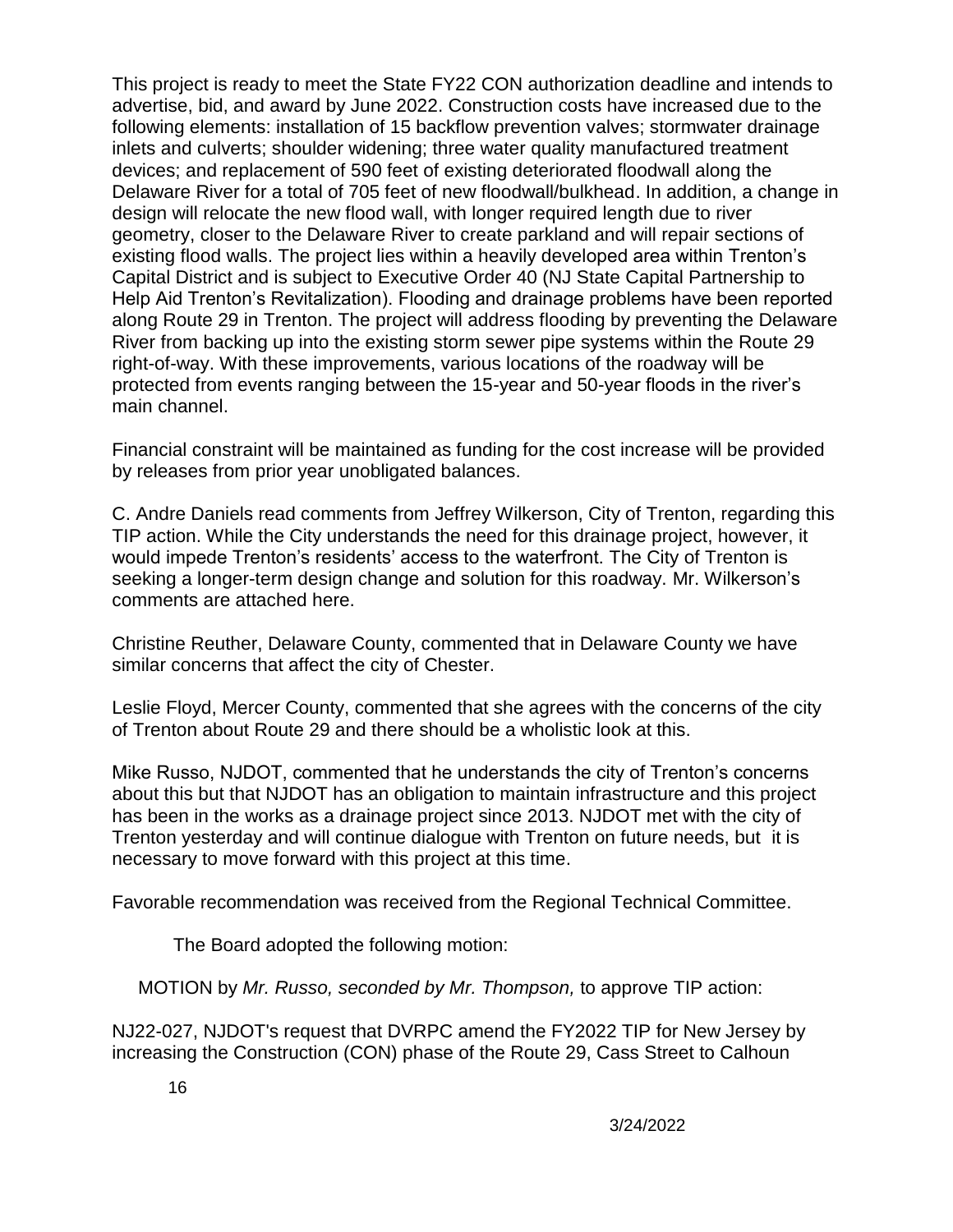Street, Drainage project (DB# 07319B) in FY22 by \$17.57 million (M) NHPP from \$12.22 M NHPP to \$29.79 M NHPP. This action will increase the overall CON cost from \$24.22 M NHPP (FY22: \$12.22 M; FY23: \$12 M) to \$41.79 M NHPP (FY22 \$29.79 M; FY23: \$12 M).

Motion passed. All votes were cast in favor of the motion.

# **PRESENTATION ITEMS**

## **3. Bringing an Automated Shuttle to Philadelphia**

Dan Corey, AECOM, explained that winning one of the initial DVRPC Travel Options Program (TOP) CMAQ grants in 2021, a consortium of PIDC, Perrone Robotics, PennDOT, AECOM, Drexel University and DVRPC are leading the way to bring Philadelphia and Pennsylvania the first Level 4 Automated Shuttle. The status of the shuttle project at the Navy Yard was reviewed.

# **4. Expo: Experimental Pop-ups Program Update**

Logan Axelson and Cassidy Boulan, DVPRC, provided updates on pilot projects from around the region. Expo supports communities to pilot tactical urbanism projects, temporary transportation and placemaking improvements. Expo pilot projects and next steps for tactical urbanism in Greater Philadelphia were presented.

# **DISCUSSION ITEMS**

# **5. One Minute Reports**

Mike Russo, NJDOT, reported that NJDOT is working on the development of FY23 capital program. This draft does reflect the anticipated additional funding provided under the IIJA. As usual the workflow for the program will be approved by the New Jersey legislature and implemented July 1. Once approved we will then work with DVRPC and our partners to ensure that everything is on track.

Lou Cappelli, Camden County, reported that the Route 70 reconstruction is underway.

Larry Shifflet, PennDOT, reported that PennDOT is working through our FY23 transportation update which incorporates the IIJA funding.

Robert Harvie, Bucks County, thanked DVRPC for approving the two projects in Bucks County today.

Josh Maxwell, Chester County, reported that the county will be participating in a ribbon cutting for the Schuylkill River Trail on April 22. The funds come from various sources. We developed an economic development strategic plan which will help our farmers remain competitive.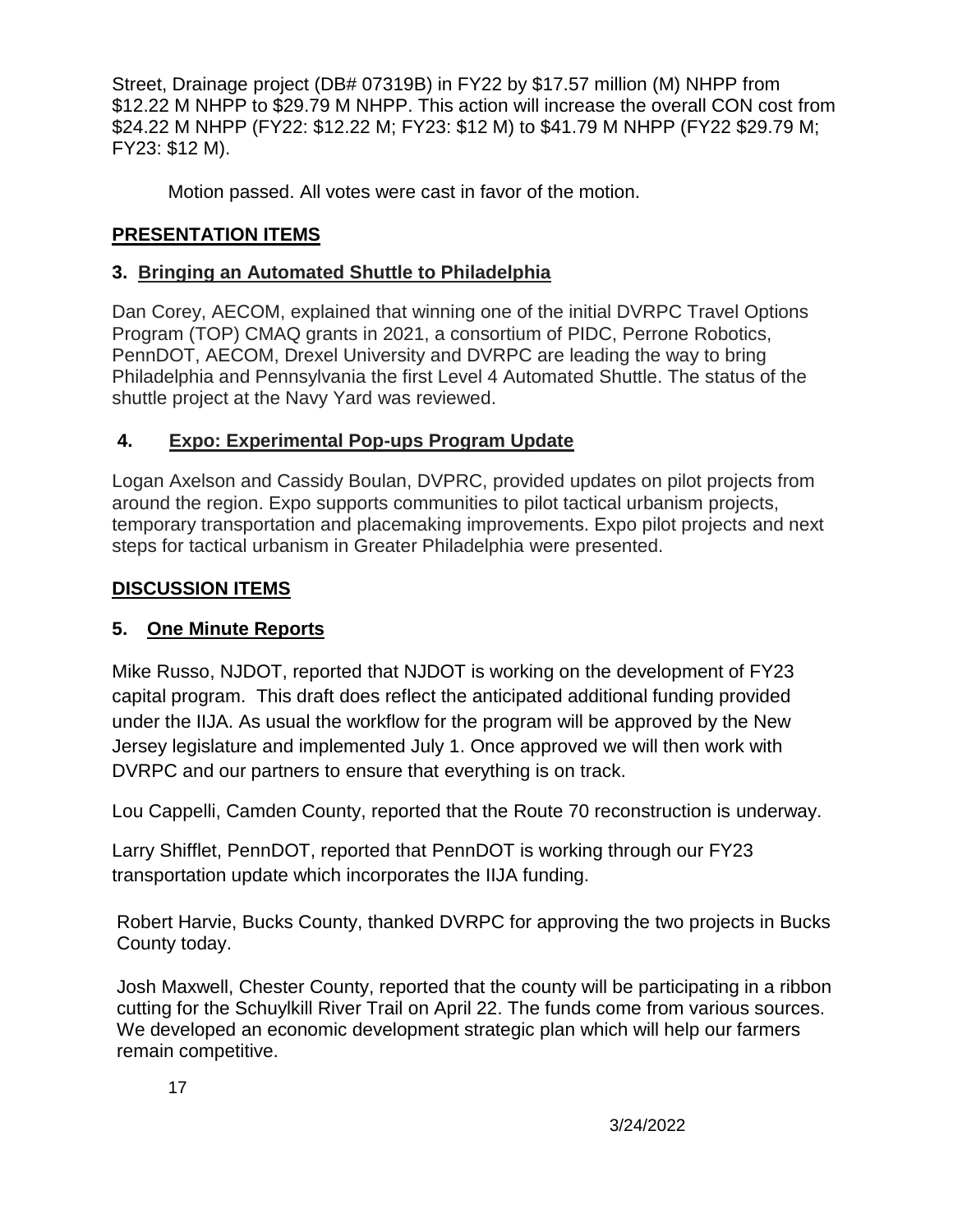Christine Reuther, Delaware County, reported that the county is continuing to add to their electric fleet and installing charging stations. The county did approve bringing in a consultant to assist with a RAISE grant application to look at infrastructure in the City of Chester and the impacts from I-95.

Val Arkoosh, Montgomery County, reported that the county joined with Chester and Berks counties to support the advertisement of a new joint authority between the three counties that would oversee the effort to restore passenger rail between Reading and Philadelphia with additional stops at a minimum in Pottstown, Phoenixville and Norristown. Each county will be holding its own public hearing on the incorporation of the proposed Schuylkill River Passenger Rail Authority and those town halls will be between April 20 and April 27. Thanks in large part to the Biden administration's commitment to infrastructure, and congress' bipartisan passage of the IIJA, if this rail authority is approved by all three counties and incorporated in April, the formal process to build this route into Amtrak's and the Federal Railroad Administration's expansion plans using dedicated IIJA funds, will be underway and off to a strong start. We look forward to continued work with our friends in Chester and Berks counties and the region to expand our public transit reach.

Jody Holton, SEPTA, reported that APTA is hosting the High Speed Rail Conference from March 30 to April 1. PennDOT's Secretary, Leslie Richards, and the Mayor will be speaking there. SEPTA's Key Advantage program is launching and we will have a six month pilot program in which we work with Drexel, Penn Medicine, and Wawa and they will distribute go anywhere passes to their employees for them to use the SEPTA system. We anticipate more employers will want to join going forward.

Lou Millan, NJ Transit, reported that regarding transit ridership, NJ Transit's commuter rail ridership is at 48 percent. Light rail is carrying about two out of three riders compared to pre-COVID levels. The Riverline, buses, and Access Link are all at about 73 percent.

Rohan Hepkins, PATCO, reported that PATCO is approaching 50 percent on ridership and the gas prices are helping drive that.

Brian Goodson, FHWA NJ, reported that the Secretary for Transportation published a combined notice of funding opportunity for the National Infrastructure Project Assistance grants program (Mega), the Nationally Significant Multimodal Freight and Highways Projects grants program (INFRA), and the Rural Surface Transportation Grant program (Rural). More information can be found on the website.

Donna Rendeiro, NJ Office for Planning Advocacy, reported that the office is developing the second draft guidance for municipalities on siting warehouses. We have received a lot of information and suggestions and we hope to get it out quickly.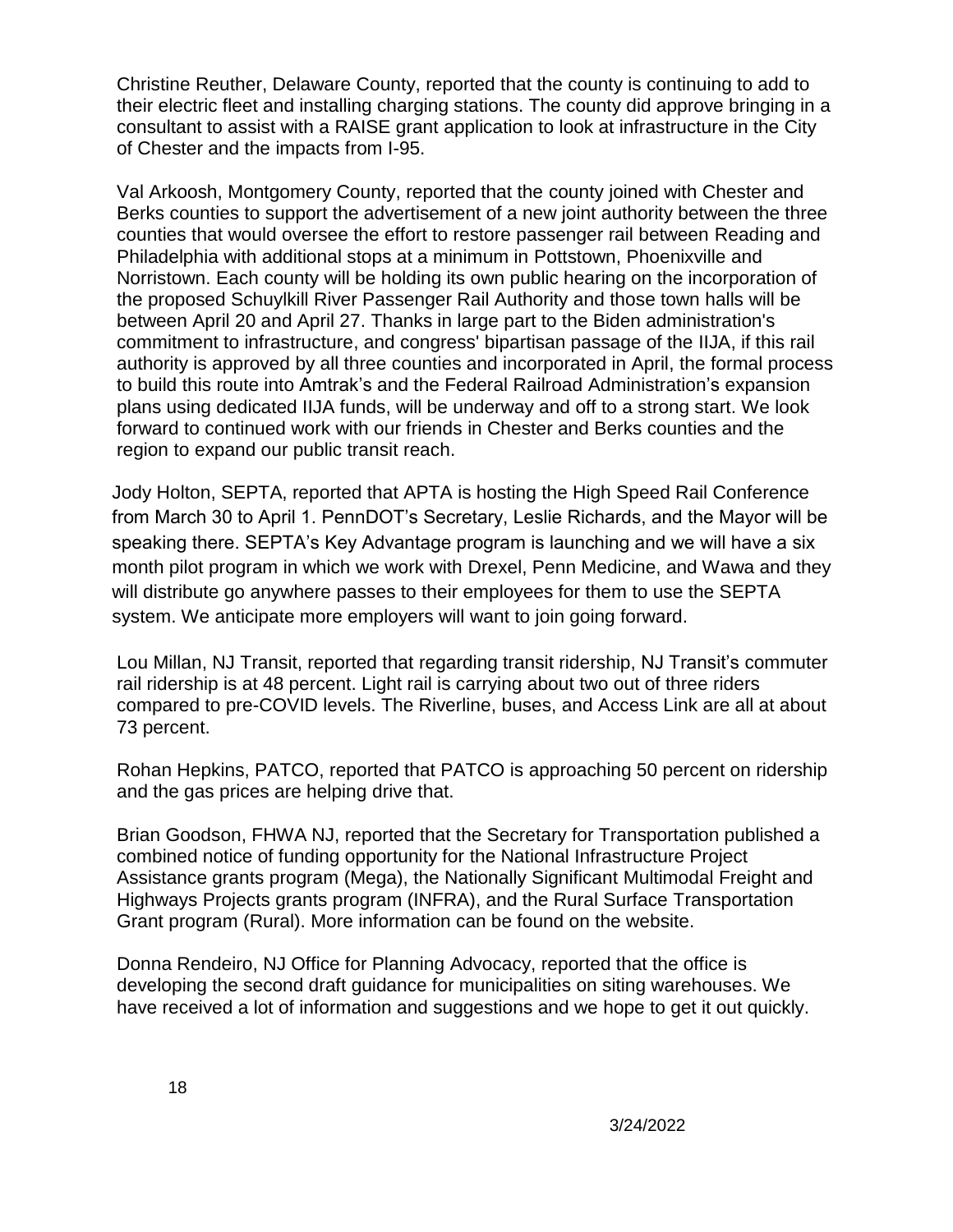Michael Shorr, PA DCED, reported that the multimodal program through the DCED is accepting applications until July 31 and the match requirement for municipalities is being waived.

# **6. Executive Director's Report**

a. IIJA Updates

Mr. Seymour reported that the Commission is doing what we can to share information, competitive grant applications, and support your individual applications. We have internal team meetings regularly, and are having pre-meetings before the RTC to discuss this. Mr. Seymour introduced Mike Boyer, DVRPC Director of Regional Planning, to further discuss the IIJA. Mr. Boyer explained that we continue to hold an IIJA Working Group meeting prior to the RTC that is open to others beside RTC members, to share information about the bill. We have expanded our IIJA webpage (dvrpc.org/IIJA) to include information on additional non-transportation funding areas, including clean water, drinking water, broadband, energy, and brownfields funding programs. Big news this past month was the passage of the FY22 omnibus spending bill, and we should see additional funding on its way. It included additional appropriations in some areas and the bridge program was one prominent recipient, however, we also learned that funding for the Active Transportation Infrastructure Investment Program was not included in the omnibus appropriations act. As a result, we are not going to see any funding for this program until at least the start of federal FY23. We will continue to look at the spending bill for other impacts.

Mr. Boyer reported last month on the RAISE grants (formerly BUILD or TIGER) applications that are due April  $14<sup>th</sup>$ . This round has \$1.5 Billion available. We have heard from several partners in the region that are interested in applying, including the City of Philadelphia, Delaware County with the City of Chester, Mercer County, Camden County, SEPTA, DRPA and East Whiteland Township. Mr. Boyer reminded Board members to let us know as soon as possible if you are requesting a letter of support so that we can get that turned around. Mr. Boyer also previously reported on the Port Infrastructure Development Program with \$450 Million available for freight and supply chain investments. That program closes May 16. There is one new NOFO that was just released yesterday and it is a big one both in terms of size of the program(s) and the size of project. It is a joint NOFO for the MEGA, INFRA, and Rural Surface grant programs. Applicants can be considered for 1, 2, or all 3 programs. MEGA is the new National Infrastructure Project Assistance program for large projects (either over \$100 million or over \$500 million). INFRA is the Infrastructure for Rebuilding America discretionary grant program that has been in existence for multimodal freight and highway projects. The Rural grants are new and are for projects or areas that are outside an urbanized area.

19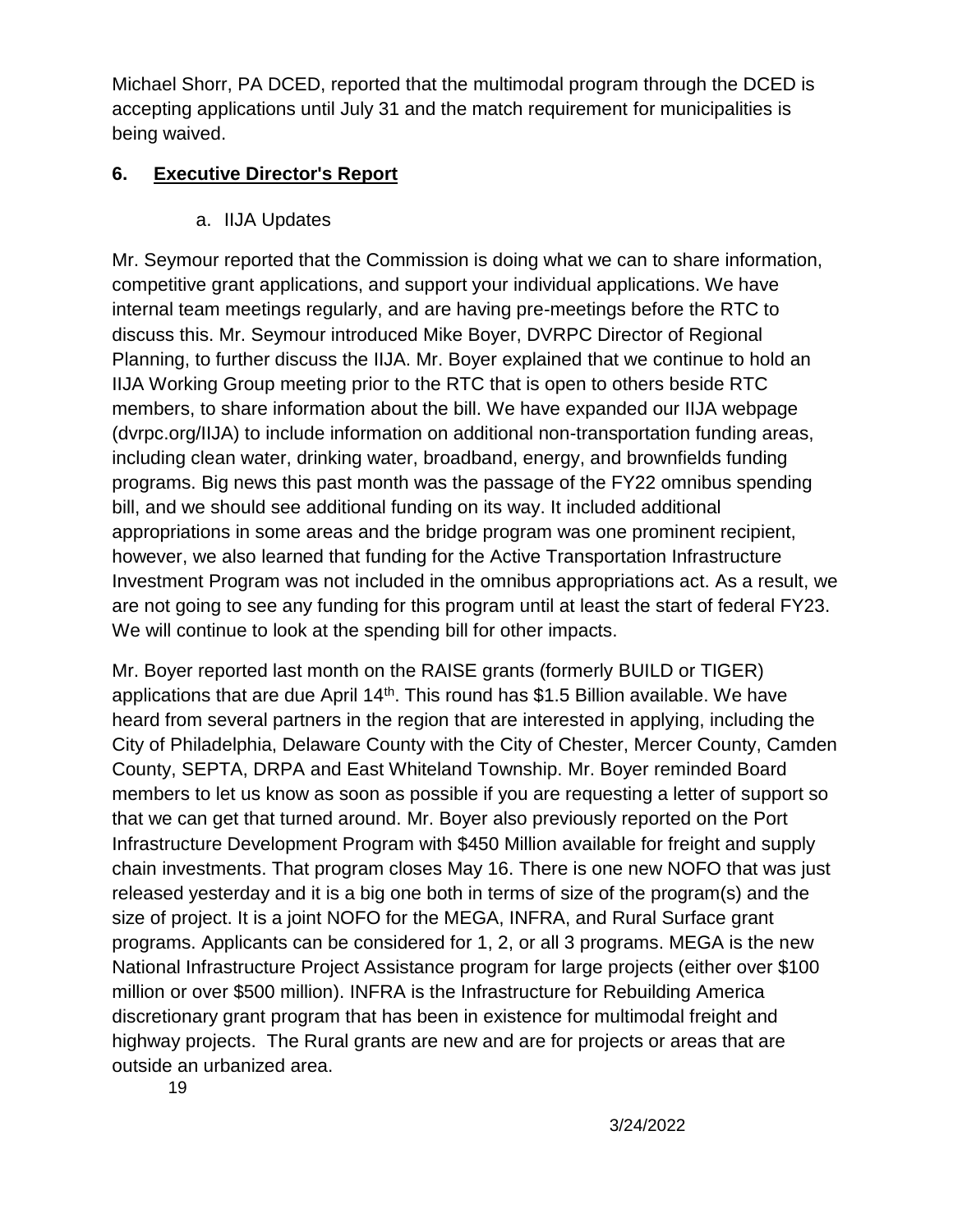Funds for the Mega, INFRA, and Rural Surface funding opportunities will be awarded on a competitive basis for surface transportation projects – including highway and bridge, intercity passenger rail, railway-highway grade crossing or separation, public transportation, marine highway, and freight projects, – that have significant national or regional impact, or improve and expand the surface transportation infrastructure in rural areas. Up to \$1 billion will be made available for the MEGA program, up to \$1.55 billion will be made available for the INFRA program, and up to \$300 million will be made available for the Rural funding opportunities program. Applications must be submitted by May 23.

Mr. Boyer reported that DVPRC also meets bi-weekly with our internal IIJA team. One prominent item we are working on is providing assistance to municipalities that may not have a lot of resources or capacity to apply for competitive grants. We are working on developing a webinar to provide assistance to municipalities, including the identification of resources for them. Our next internal team meeting is tomorrow and Mr. Boyer noted that he hopes to be able to provide more information at next month's Board meeting.

Mr. Boyer encouraged Board members to reach out and noted that Sean Greene is our point person for this.

b. Earmark Funding in the DVRPC Region

Mr. Seymour reported that last year we wrote about 50 letters of support when the House was debating an infrastructure bill. The recent funding bill that Mr. Boyer mentioned earlier did include earmarks and includes 47 projects in our region totaling over \$42 million in earmark projects. They cut across a lot of different agencies and a lot of different programs. There were some transportation projects that were approved in this spending bill, including: The Tacony/Holmesburg trail design and construction in the City of Philadelphia, the Newtown Rail Trail in Bucks County, the Darby Township Main Street Crossing in Delaware County, EV charging stations in Chester County, the Coatesville transit project in Chester County, and a study to reestablish rail service between Reading and Philadelphia.

c. New Releases

Mr. Seymour noted some new releases including: Cultivating Camden: A Status Report, High Street Corridor Study, Downingtown Area Transportation Study, Connections 2050 Plan for Greater Philadelphia: Process and Analysis Manual, Connections 2050 Major Regional Projects web map, Phoenixville Rail Extension, MIT-Cultivating a Homegrown Economy, and AccessScore web map,

d. Return to Office and Meetings